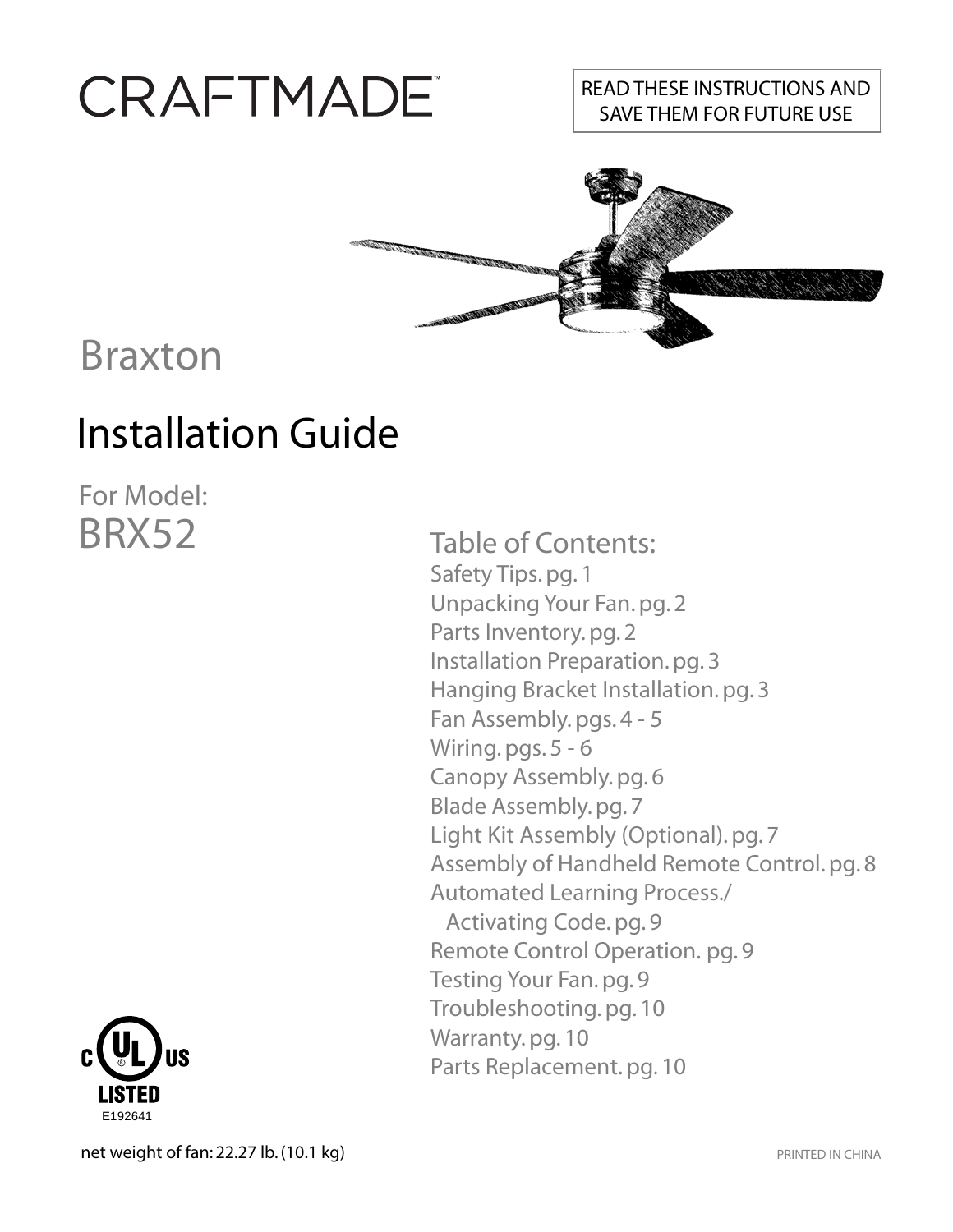## SAFETY TIPS.

**WARNING**: To reduce the risk of electrical shock, turn off the electricity to the fan at the main fuse box or circuit panel before you begin the fan installation or before servicing the fan or installing accessories.

#### 1. **READ ALL INSTRUCTIONS AND SAFETY INFORMATION CAREFULLY BEFORE INSTALLING YOUR FAN AND SAVE THESE INSTRUCTIONS.**

**CAUTION**: To avoid personal injury, the use of gloves may be necessary while handling fan parts with sharp edges.

- 2. Make sure all electrical connections comply with Local Codes or Ordinances, the National Electrical Code, and ANSI/NFPA 70-1999. If you are unfamiliar with electrical wiring or if the house/building wires are different colors than those referred to in the instructions, please use a qualified electrician.
- 3. Make sure you have a location selected for your fan that allows clear space for the blades to rotate, and at least seven (7) feet (2.13 meters) of clearance between the floor and the fan blade tips. The fan should be mounted so that the tips of the blades are at least thirty (30) inches (76 centimeters) from walls or other upright structures.
- 4. The outlet box and ceiling support joist used must be securely mounted, and capable of supporting at least 35 pounds (16 kilograms). The outlet box must be supported directly by the building structure. Use only CUL (Canada) or UL (USA) listed outlet boxes marked "FOR FAN SUPPORT."

**WARNING**: To reduce the risk of fire, electrical shock, or personal injury, mount to the outlet box marked "Acceptable for Fan Support of 22.68 kg (50 lbs) or less," and use the mounting screws provided with the outlet box. Most outlet boxes commonly used for the support of lighting fixtures are not acceptable for fan support and may need to be replaced. Consult a qualified electrician if in doubt.

**WARNING**: To reduce the risk of fire, electrical shock, or personal injury, wire connectors provided with this fan are designed to accept only one12 gauge house wire and two lead wires from the fan. If your house wire is larger than 12 gauge or there is more than one house wire to connect to the corresponding fan lead wires, consult an electrician for the proper size wire connectors to use.

- 5. Electrical diagrams are for reference only.<br>6. After installation is complete, check that a
- After installation is complete, check that all connections are absolutely secure.
- 7. After making electrical connections, spliced conductors should be turned upward and pushed carefully up into the outlet box. The wires should be spread apart with the grounded conductor and the equipment-grounding conductor on opposite sides of the outlet box.

**WARNING**: To reduce the risk of electrical shock or fire, do not use this fan with any solid state speed control device or control fan speed with a full range dimmer switch. [Using a full range dimmer switch to control fan speed will cause a loud humming noise from fan.]

- 8. Do not operate the reverse switch until fan has come to a complete stop. [Note: If using remote control with reverse capability, reverse fan blade direction only when on LOW speed.]
- 9. Do not insert anything between the fan blades while they are rotating.

**WARNING**: To reduce the risk of personal injury, do not bend the blade arms during assembly or after installation. Do not insert objects into the path of the blades.

**WARNING**: To avoid personal injury or damage to the fan and other items, be cautious when working around or cleaning the fan.

10. Do not use water or detergents when cleaning the fan or fan blades. A dry dust cloth or lightly dampened cloth will be suitable for most cleaning.

#### **WARNING**: To reduce the risk of personal injury, use *only* parts provided with this fan. **The use of parts OTHER than those provided with this fan will void the warranty.**

**WARNING**: This fan MUST be installed with the safety cable provided with the fan. Failure to use the safety cable provided may result in personal injury, damage to the fan or damage to other property.

**CAUTION**: Do NOT tamper with or attempt to repair LED component of fixture. The light source is designed for this specific application and should not be serviced by untrained personnel. If any servicing is required, call our customer service department.

11. Light kit is dimmable to 10% with select dimmers.

Modifications not approved by the party responsible for compliance could void the user's authority to operate the equipment. [The equipment refers to the remote and/or wall control and/or LED light kit.]

NOTE: This equipment has been tested and found to comply with the limits for a Class B digital device, pursuant to Part 15 of the FCC Rules. These limits are designed to provide reasonable protection against harmful interference in a residential installation. This equipment generates, uses and can radiate radio frequency energy and, if not installed and used in accordance with the instructions, may cause harmful interference to radio communications. However, there is no guarantee that interference will not occur in a particular installation. If this equipment does cause harmful interference to radio or television reception, which can be determined by turning the equipment off and on, the user is encouraged to try to correct the interference by one or more of the following measures:

- \* Reorient or relocate the receiving antenna.
- \* Increase the separation between the equipment and receiver.
- \* Connect the equipment into an outlet on a circuit different from that to which the receiver is connected.

Consult the dealer or an experienced radio/TV technician for help.

**NOTE**: The important safety precautions and instructions appearing in the manual are not meant to cover all possible conditions and situations that may occur. It must be understood that common sense and caution are necessary factors in the installation and operation of this fan.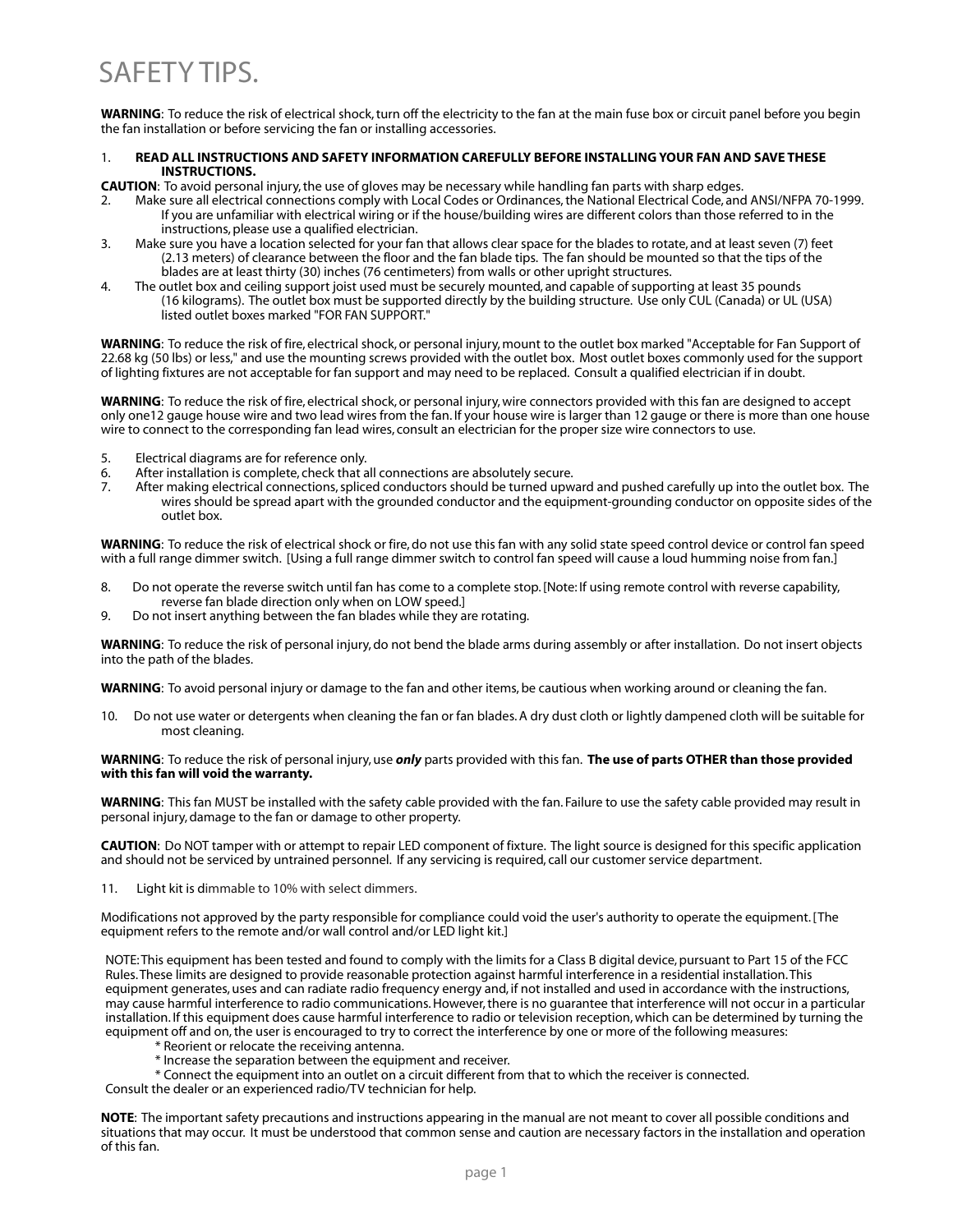## 1. Unpacking Your Fan.

Carefully open the packaging. Remove items from Styrofoam inserts. Remove motor housing and place on carpet or Styrofoam to avoid damage to finish. \*The four motor stabilization pieces may be dicarded at this time. Do not discard fan carton or Styrofoam inserts should this fan need to be returned for repairs.

Check against parts inventory that all parts have been included.

### 2. Parts Inventory.

**a**. hanging bracket. 1 piece

**b**. canopy. 1 piece

**c**. yoke cover. 1 piece

**d**. downrod and hanging ball. 1 piece

**e**. canopy cover (in hardware pack). 1 piece

**f**. wall plate.1 piece

**g**. remote control cover. 1 piece

**h**. remote control receiver. 1 piece

**i**. faceplate. 3 pieces

**j**. wall control. 2 pieces

**k**. motor housing. 1 piece

**l**. fitter plate. 1 piece

**m**. LED light kit. 1 piece

**n**. glass shade. 1 piece

**o**. metal cover. 1 piece

**p**. blade. 5 pieces

**q**. hardware packs





 **IMPORTANT REMINDER**: You must use the parts provided with this fan for proper installation and safety.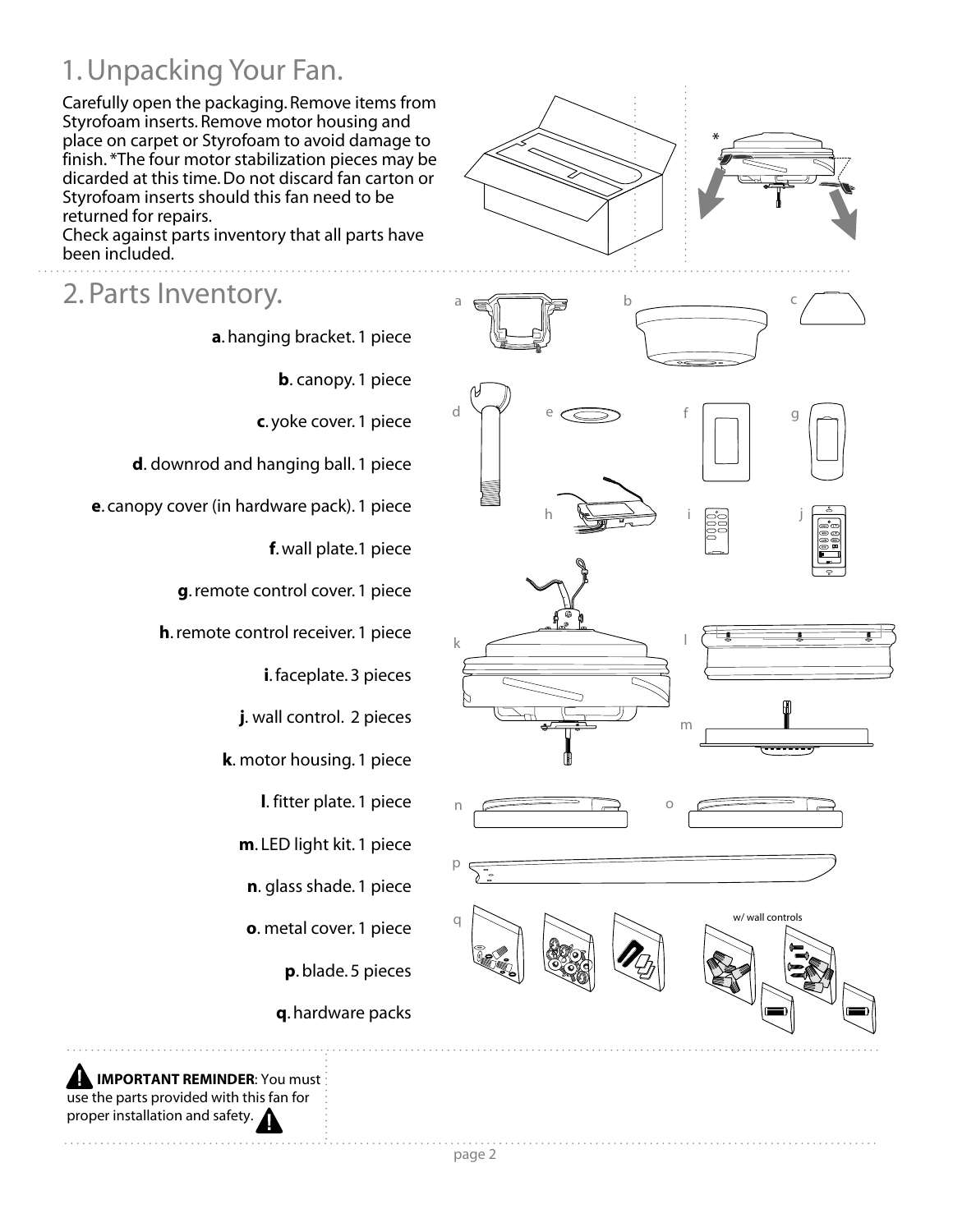## 3. Installation Preparation.

To prevent personal injury and damage, ensure that the hanging location allows the blades a clearance of 7ft. (2.13m) from the floor and 30in. (76cm) from any wall or obstruction. This fan is suitable for room sizes up to 400 square feet (37.2 square meters).

This fan can be mounted with a **downrod** on a regular (no-slope) or vaulted ceiling. The hanging length can be extended by purchasing a longer downrod (0.5in./1.27cm diameter). Other installation, such as **flushmount**, is *not* available for this fan.

### **Installation requires these tools:**

Phillips screwdriver, flathead screwdriver, adjustable pliers or wrench, stepladder, wire cutters, and rated electrical tape.

## 4. Hanging Bracket Installation 4. Hanging Bracket Installation.

Turn off circuit breakers to current fixture from breaker panel and be sure operating light switch is turned to the OFF position.

*WARNING: Failure to disconnect power supply prior to installation may result in serious injury.*

### Remove existing fixture.

*WARNING: When using an existing outlet box, be sure the outlet box is securely attached to the building structure and can support the full weight of the fan. Ensure outlet box is clearly marked "Suitable for Fan Support." If not, it must be replaced with an approved outlet box. Failure to do so can result in serious injury.*

*CAUTION: Be sure outlet box is properly grounded and that a ground (GREEN or bare) wire is present.*

Install hanging bracket to outlet box, using original screws, spring washers and flat washers provided with new or original outlet box.\* If installing on a vaulted ceiling, face opening of hanging bracket towards high point of ceiling. Arrange electrical wiring around the back of the hanging bracket and away from the bracket opening.

*\*Note: It is very important that you use the proper hardware when installing the hanging bracket as this will support the fan.*





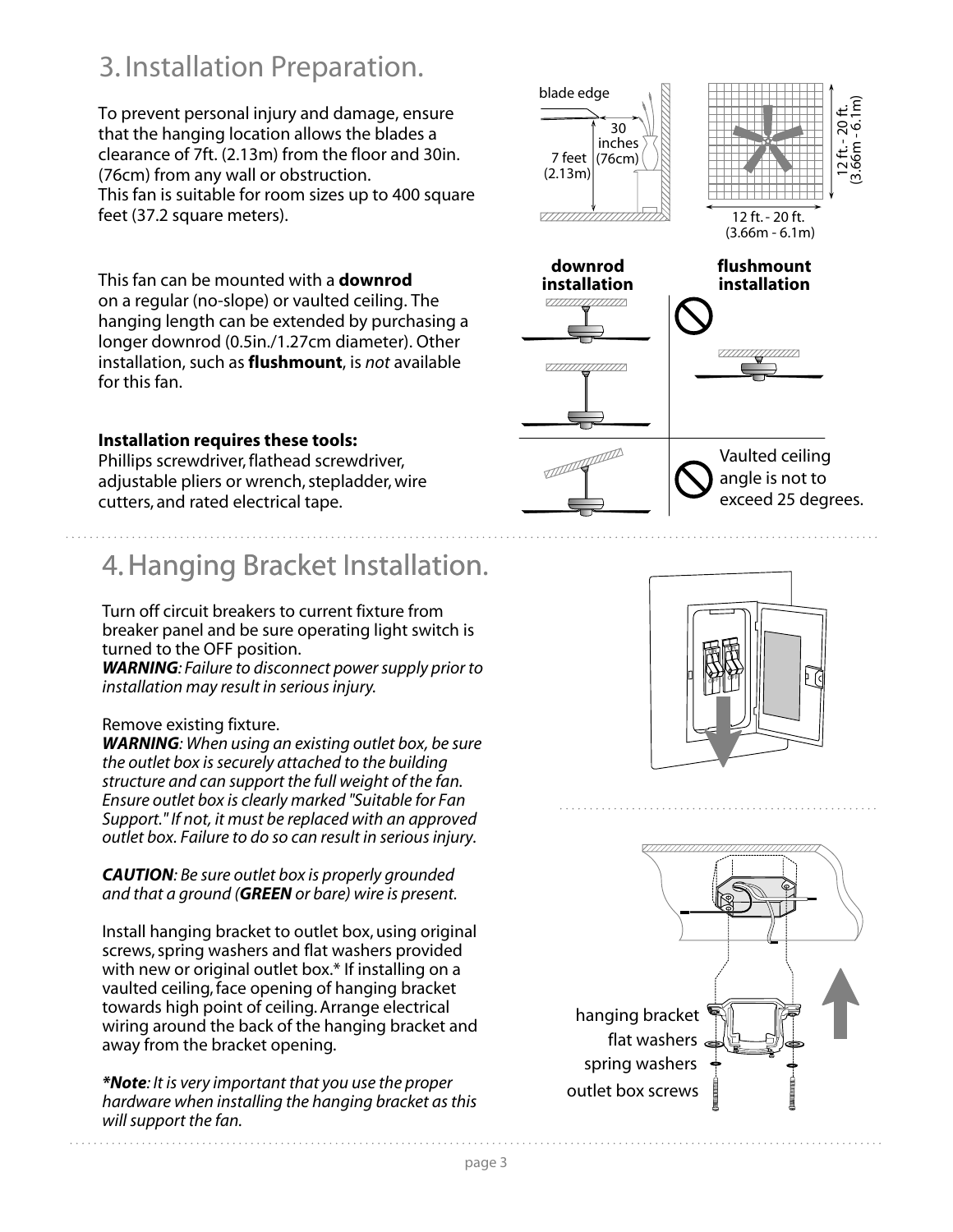## 5. Fan Assembly.

Remove hanging ball from downrod provided by loosening set screw on hanging ball. Lower hanging ball and remove stop pin and then slide hanging ball off of the downrod. [*Refer to diagram 1.*]

Loosen yoke set screws and nuts at top of motor housing. Remove pin and clip from motor housing yoke. [*Refer to diagram 2.*]

**Tip**: To prepare for threading electrical wires through downrod, apply a small piece of electrical tape to the ends of the electrical wires--this will keep the wires together when threading them through the downrod. [*Refer to diagram 2.*]

Determine the length of threaded downrod you wish to use. Thread safety cable and electrical wires through threaded end of downrod and pull extra wire slack from the upper end of the downrod. [*Refer to diagram 2.*]

Thread downrod into the motor housing yoke until holes for pin and clip in downrod align with holes in yoke--*make sure wires do not get twisted*. Re-insert pin and clip that were previously removed. Tighten yoke set screws and nuts securely. [*Refer to diagram 2.*]

Locate canopy cover in hardware pack. Slide yoke cover, canopy cover and canopy over downrod. [*Refer to diagram 3.*] (**Note**: Canopy cover must be turned with shiny side *toward* the motor housing.)

Thread safety cable and wires through hanging ball and then slide hanging ball over downrod--the top of the downrod should be noted as having a set screw hole; use this hole when setting the set screw. Insert stop pin into top of downrod and raise hanging ball. Be sure stop pin aligns with slots on the inside of the hanging ball. Tighten set screw securely. [*Refer to diagram 4.*]

**WARNING**: Failure to tighten set screw (on hanging ball) completely could result in the fan becoming loose and possibly falling.

### **["Fan Assembly" continued on next page.]**

*NOTE: The important safety precautions and instructions appearing in the manual are not meant to cover all possible conditions and situations that may occur. It must be understood that common sense and caution are necessary factors in the installation and operation of this fan.*

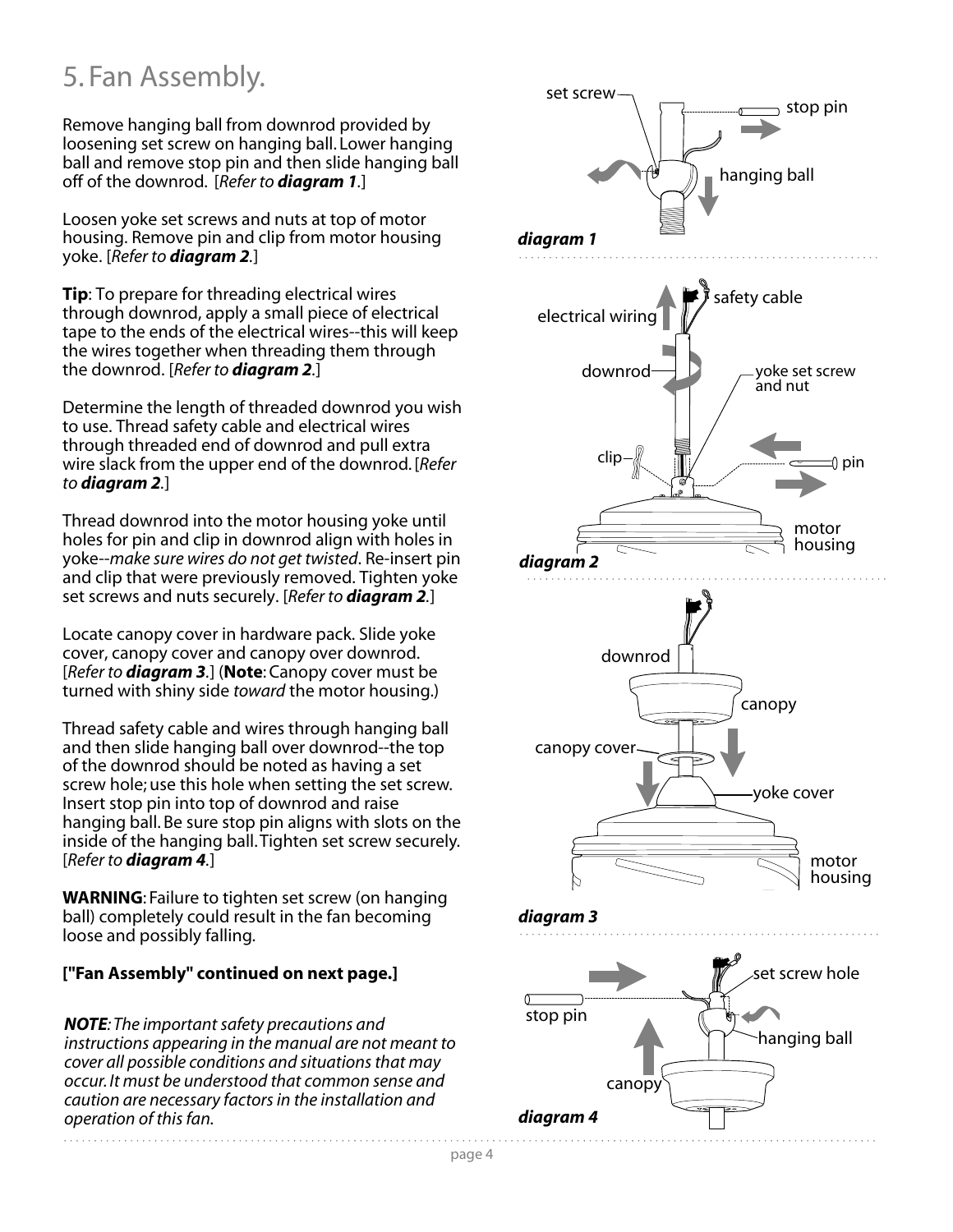## 5. Fan Assembly. (cont.)

With the hanging bracket secured to the outlet box and able to support the fan, you are now ready to hang your fan. Grab the fan firmly with two hands. Slide downrod through opening in hanging bracket and let hanging ball rest on the hanging bracket. Turn the hanging ball slot until it lines up with the hanging bracket tab.

**WARNING**: Failure to align slot in hanging ball with tab in hanging bracket may result in serious injury or death.

**Tip**: Seek the help of another person to hold the stepladder in place and to help lift the fan up to you once you are set on the ladder.

Find a secure attachment point (wood ceiling joist highly recommended) and secure safety cable. It will be necessary to use a heavy duty wood screw, washer and lock washer (not supplied) to secure safety cable loop. If necessary, adjust the loop at the end of the safety cable. The loop at the end of the safety cable should just fit over the threads on the wood screw. *Test safety cable by pulling on loose end of cable with pliers. If the safety cable slips, the loop must be adjusted smaller.*

Extra cable slack can be left in ceiling area.

## 6. Wiring.

**WARNING:** Turn off circuit breakers to current fixture from breaker panel and be sure switch is turned to the OFF position.

**CAUTION**: *Be sure outlet box is properly grounded and that a ground wire (GREEN or Bare) is present.*

*Make sure all electrical connections comply with Local Codes or Ordinances and the National Electrical Code. If you are unfamiliar with electrical wiring or if the house/building wires are different colors than those referred to in the diagram to the right, please use a qualified electrician.*

**Note**: *Excess lead wire length from the fan can be cut to the desired length and then stripped.*

When downrod is secured in place on the hanging bracket, wire the **RECEIVER** with wire connectors provided *as shown in diagram at right.* **Tip**: While you are wiring, keep in mind that wires must not obstruct receiver from sliding into hanging bracket.

\* Wrap each wire connector separately with electrical tape as an extra safety measure.

Gently insert receiver (flat side up) into hanging bracket and carefully push wires and taped wire connectors into outlet box. Let antenna rest *outside* of hanging bracket.

### **["Wiring" continued on next page.]**

wood ceiling joist safety cable loop @duuuuul 1 wood screw and washer safety cable hanging bracket tab hanging ball slot motor housing



### *(wiring for receiver)*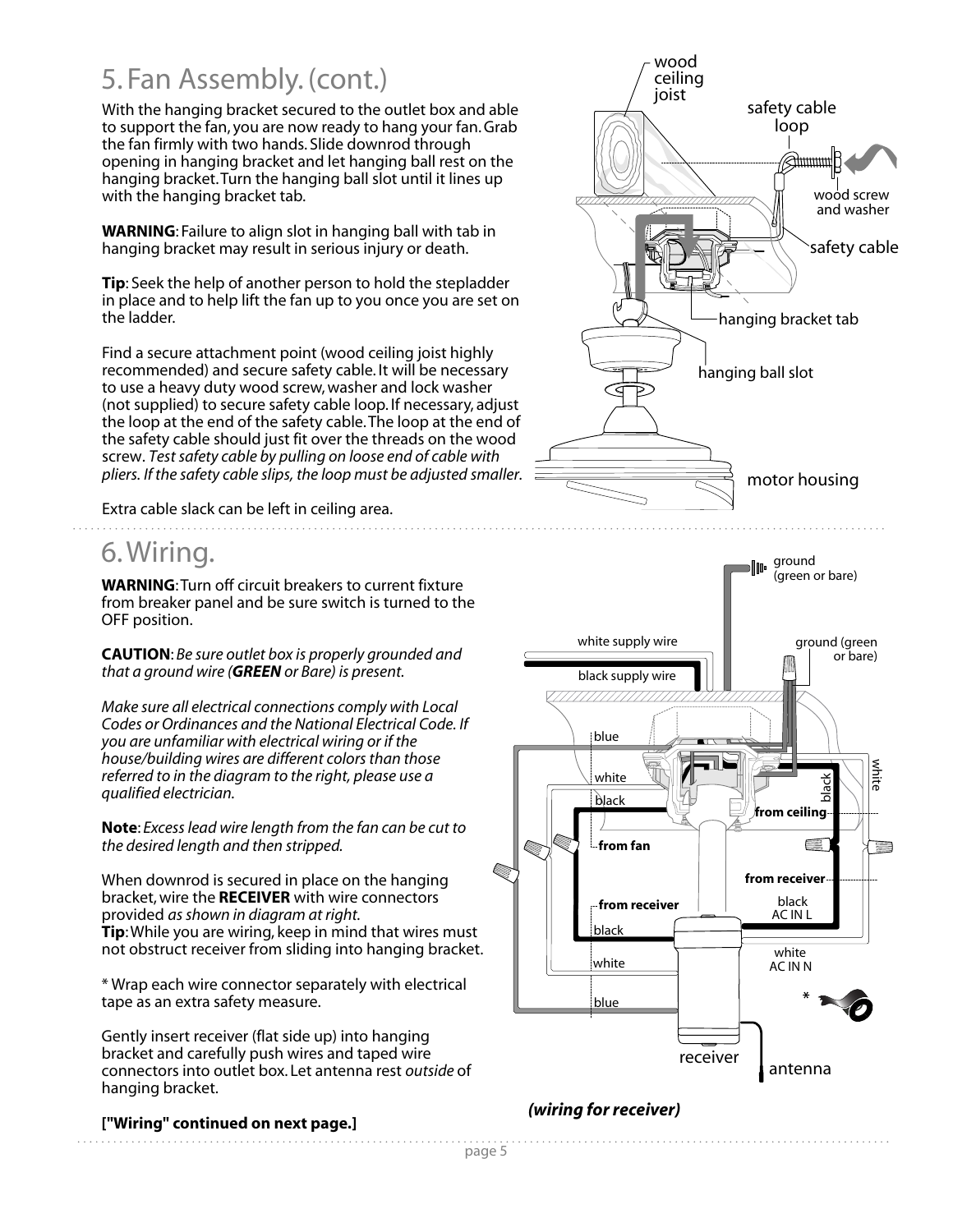## 6. Wiring. (cont.)

[**PLEASE NOTE**: Wall and/or handheld remote control must be used for fan to operate. *If you do not wish to use the wall control, please proceed to Section 7 to continue with fan installation.*]

**To install wall control**, remove existing wall switch. Wire one of the wall controls with wire connectors provided *as shown in diagram at right.*

\*Wrap each wire connector separately with electrical tape as an extra safety measure. Gently push wires and taped wire connectors into outlet box.

Install one 12-volt battery (included) in wall control.

**IMPORTANT**: Wall control will not function unless battery is installed.

Since this fan comes with an LED light kit, the dimmer switch (labeled **DIM** and **ON**) has been pre-set to the "ON" position (**DIM**). If you do not wish to have dimming capability, please move the switch to the "OFF" position (**ON**).

Select a faceplate (almond or white) and press firmly onto front of wall control. Attach wall control to outlet box and secure with screws from original wall switch. Attach wall plate (included) to wall control using 2 screws provided with the wall control. *(wiring for wall control)*

## 7. Canopy Assembly.

Locate 2 screws on underside of hanging bracket and remove screw closest to the open end of the hanging bracket. Partially loosen the other screw. Lift canopy to hanging bracket. Place rounded part of slotted hole in canopy over loosened screw in hanging bracket and push up. Twist canopy to lock. Re-insert screw that was removed and then tighten both screws securely.

Slide canopy cover up to canopy, aligning rounded part of slotted holes in canopy cover with screwheads in bottom of canopy. Turn canopy cover to the right (clockwise) until it stops.

Modifications not approved by the party responsible for compliance could void the user's authority to operate the equipment.

\*NOTE: This equipment has been tested and found to comply with the limits for a Class B digital device, pursuant to Part 15 of the FCC Rules. These limits are designed to provide reasonable protection against harmful interference in a residential installation. This equipment generates, uses and can radiate radio frequency energy and, if not installed and used in accordance with the instructions, may cause harmful interference to radio communications. However, there is no guarantee that interference will not occur in a particular installation. If this equipment does cause harmful interference to radio or television reception, which can be determined by turning the equipment off and on, the user is encouraged to try to correct the interference by one or more of the following measures:

- Reorient or relocate the receiving antenna.
- Increase the separation between the equipment and receiver. Connect the equipment into an outlet on a circuit different from that to which the receiver is connected.

Consult the dealer or an experienced radio/TV technician for help.



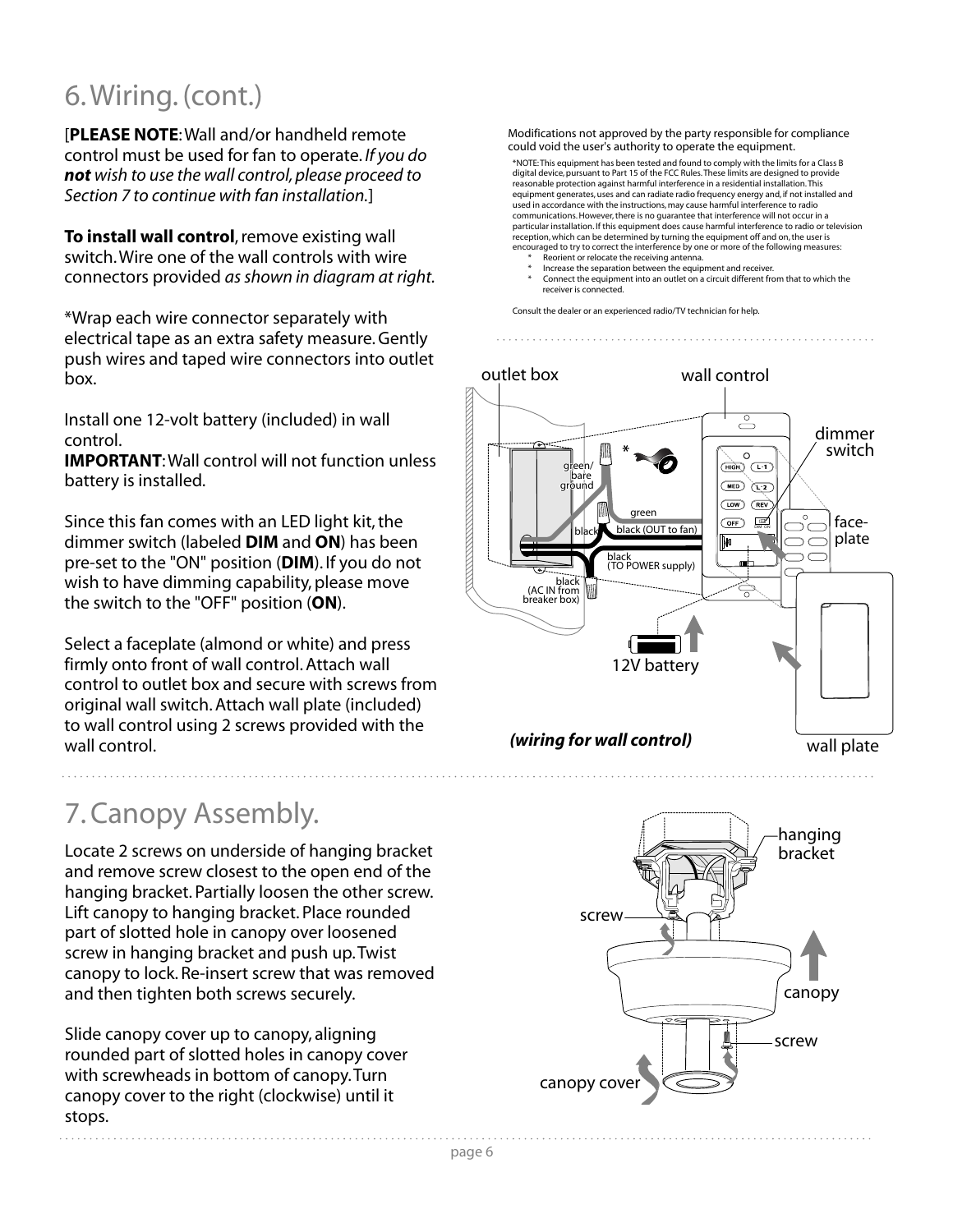## 8. Blade Assembly.

**WARNING**: To reduce the risk of serious bodily injury, DO NOT use power tools to assemble the blades. If screws are overtightened, blades may crack and break.

**Time Saver**: Washers for blade screws can be set on each blade screw prior to installing blades.

Locate 15 blade attachment screws and washers in hardware pack. Slide blade through one of the narrow, rectangular openings on motor housing, aligning holes in blade with holes in blade arm (*located on* the **INSIDE** of the motor housing and *can be seen* from the **UNDERSIDE** of the motor housing)--*REFER TO DRAWING AT RIGHT*. Insert 3 blade attachment screws (along with washers) with fingers first and then tighten screws securely with a Phillips screwdriver. Repeat procedure for each remaining blade.

**NOTE**: Tighten blade attachment screws twice a year.

## 9. Light Kit Assembly (Optional).

Remove 1 screw from motor plate (on underside of motor) and partially loosen the other 2 screws. Align slotted holes in fitter plate with loosened screws in motor plate, allowing female plug from motor housing to come through hole in middle of fitter plate. Twist fitter plate to lock. Re-insert screw that was just removed and tighten all 3 screws securely. [*Refer to diagram 1.*]

Remove 1 screw from underside of fitter plate and partially loosen the other 2 screws. Connect female plug from motor housing to male plug from LED light kit, matching up the colors on the female plug with the colors on the male plug for correct fit. Be sure that plugs connect securely. [*Refer to diagram 2.*]

Carefully arrange wiring within LED light kit. Align slotted holes in LED light kit with loosened screws in fitter plate. Twist LED light kit to lock. Secure all 3 screws with a Phillips screwdriver. [*Refer to diagram 2.*]

Align grooves on glass shade with nodules on inside of LED light kit and push up gently on glass shade. Twist glass shade to the RIGHT (clockwise) until glass shade no longer turns. [*Refer to diagram 2.*] *Pull down VERY GENTLY on glass shade to make sure that glass shade is secure.* 

*If you do NOT wish to use the light kit*, locate slots on metal cover and align with nodules inside LED light kit. Gently push up on metal cover and turn to the RIGHT (clockwise) until it no longer turns. [*Refer to diagram 3.*]

**WARNING**: Do **NOT** connect the male and female plugs for the LED light kit if you do NOT wish to use the light kit.

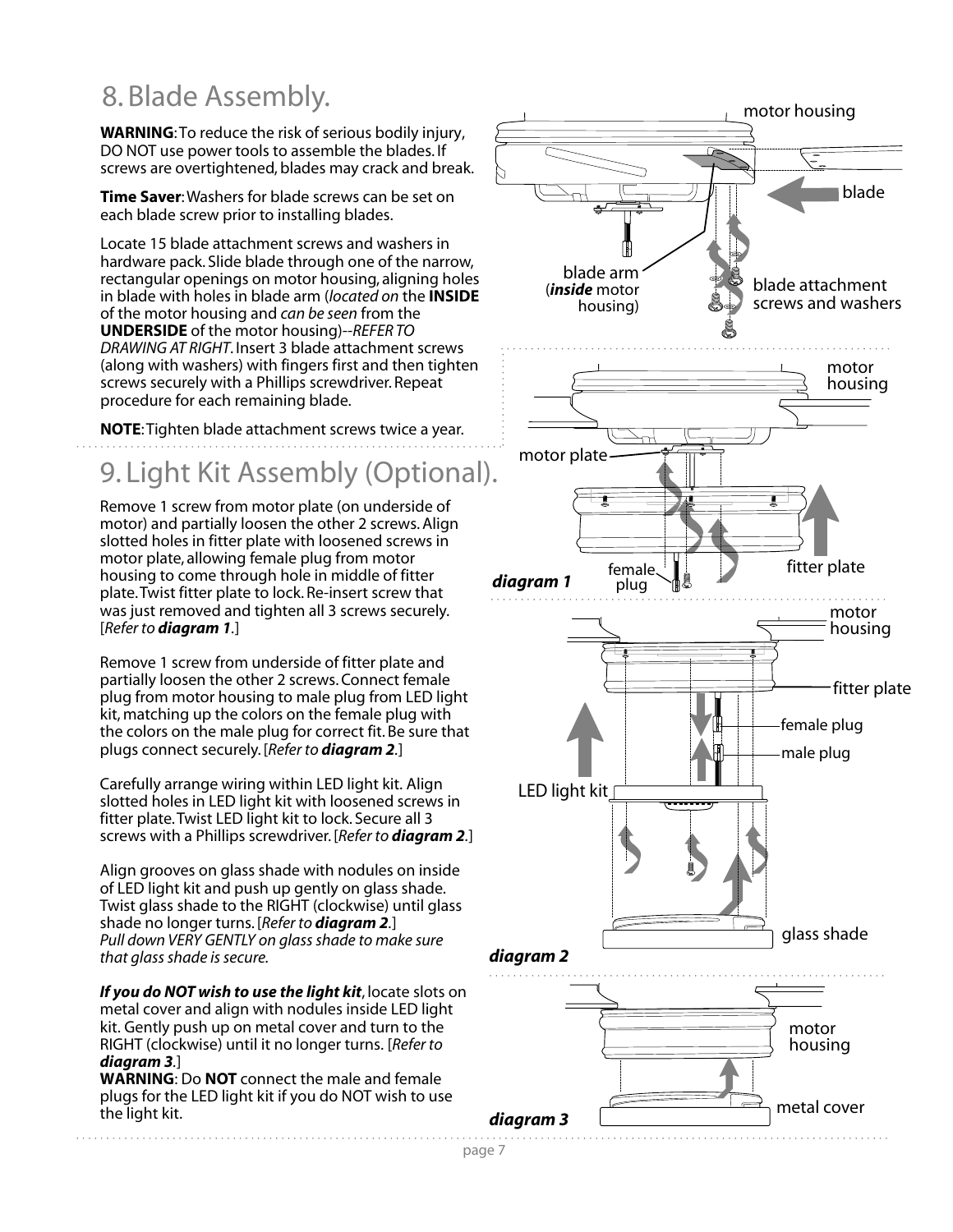## 10. Assembly of Handheld Remote Control.

*IN ORDER TO USE THE HANDHELD REMOTE CONTROL, PLEASE CONTINUE WITH SECTION 10 for remote control assembly instructions. If you have already installed the wall control but do not wish to use the handheld remote control, please proceed to Section 11.*

Gently pull on remote control cover to separate top and bottom parts. [*Refer to diagram 1.*]

In order to use wall control as a handheld remote control, cut each wire on wall control (that was not previously used)--use wire cutters to cut off each wire as close to the wall control as possible. [*Refer to diagram 2.*]

Install one 12-volt battery (included) in wall control. [*Refer to diagram 2.*]

Since this fan comes with an LED light kit, the dimmer switch (labeled **DIM** and **ON**) has been pre-set to the "ON" position (**DIM**). If you do not wish to have dimming capability, please move the switch to the "OFF" position (**ON**). [*Refer to diagram 2.*]

Attach *black faceplate* to front of wall control; press down firmly. [*Refer to diagram 3.*]

Align holes in wall control with posts located on *inside* of TOP part of remote control cover and press together firmly. Place wall control into BOTTOM part of remote control cover, aligning posts in top of remote control cover with post holes in the bottom. [*Refer to diagram 3.*]

(**NOTE**: Make sure to align narrower ends of remote control cover before closing.) Squeeze top and bottom of remote control cover together until you hear a click at each end, indicating that the remote control cover has closed completely.

**IMPORTANT**: Store the handheld remote control away from excess heat or humidity. To prevent damage to handheld remote control, remove the battery if handheld remote control will not be used for long periods.

**CAUTION**: "DO NOT DISPOSE OF BATTERIES IN FIRE, BATTERIES MAY EXPLODE OR LEAK." - When disposing of household alkaline batteries, it is best to check with your local and state recycling or household hazardous waste coordinators concerning the specifics of the program in your area. You may also locate a recycling center by calling 1-800-8-BATTERY or 1-877-2-RECYCLE or visit www.epa.gov/epawaste/index.htm or www.earth911.org for more information.

**WARNING**: *Choking Hazard* - Small parts. Keep battery away from children.

![](_page_8_Picture_12.jpeg)

### *diagram 1*

![](_page_8_Figure_14.jpeg)

![](_page_8_Figure_15.jpeg)

![](_page_8_Picture_16.jpeg)

![](_page_8_Figure_17.jpeg)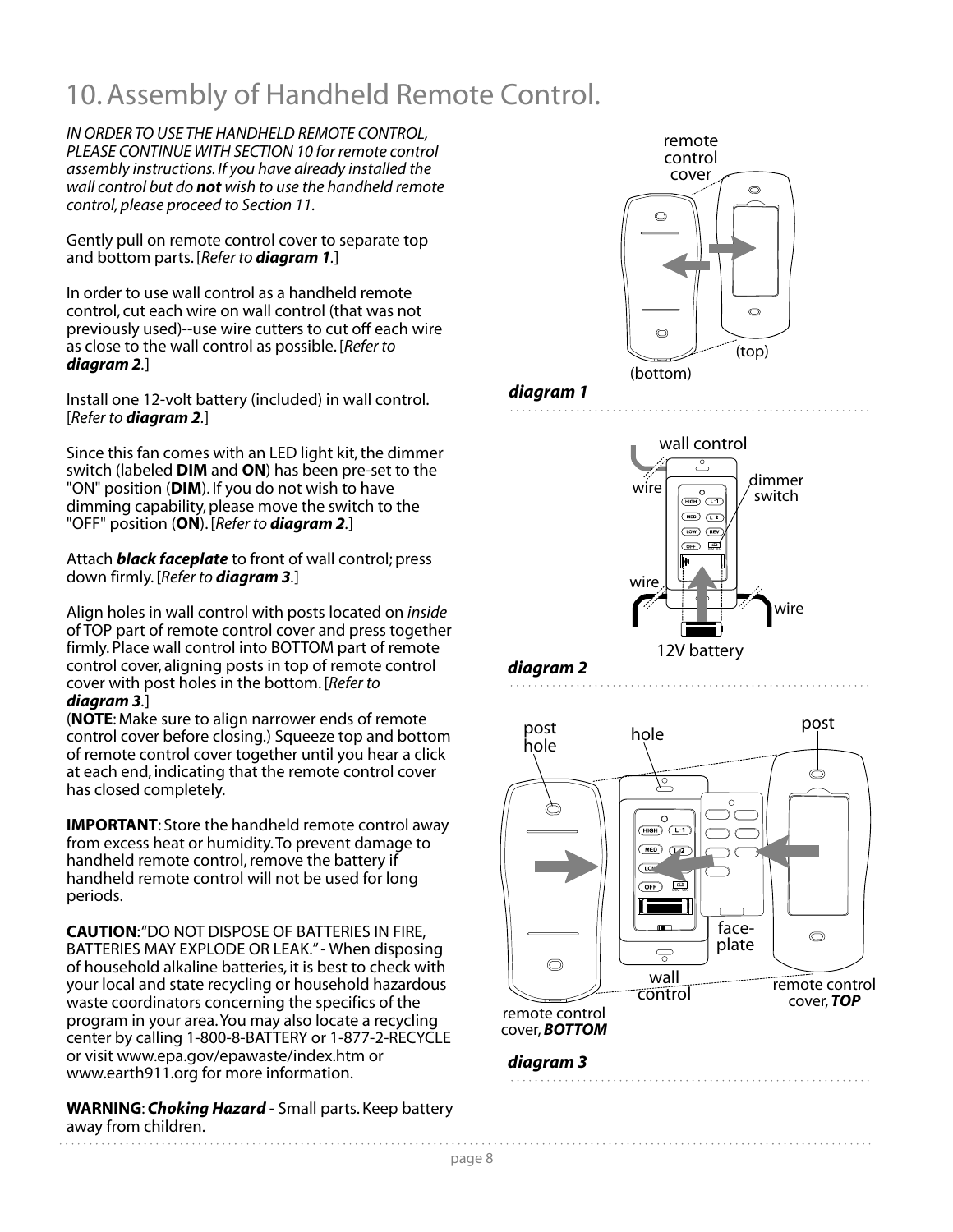## 11. Automated Learning Process./Activating Code.

*CAUTION*: *The wall and/or handheld remote control can be programmed to multiple receivers or fans. If this is not desired, turn wall switch off to any other programmable receiver or fan.*

Restore electrical power and then, if using wall control, set slider switch on wall control to the ON position. Within 60 seconds of turning on the wall control, press and hold the fan **OFF** button on the wall control for 5 seconds (or until light blinks twice or fan blades begin to turn).

*Turn power off again for at least 5 seconds* and then turn power back on. Within 60 seconds of restoring the power, press and hold the **OFF** button on the front of the handheld remote control for 5 seconds (or until light blinks twice or fan blades begin to turn).

Test the light and fan functions to confirm the learning process is complete- *see Section 13 below.*

## 12. Remote Control Operation.

**ON/OFF** slider switch - turns *wall control* ON or OFF (switch not functional on handheld remote) **HIGH** button - turns *fan* to HIGH speed **MED** button - turns *fan* to MEDIUM speed **LOW** button - turns *fan* to LOW speed **OFF** button - turns *fan* OFF **L1** button - turns *light kit* ON/OFF when pressed once; dims *light kit* when pressed and held down **L2** button - (not applicable for this fan) **REV** button - used to REVERSE blade direction (fan must be set on *low* **before** reversing blade direction)

![](_page_9_Figure_7.jpeg)

![](_page_9_Picture_8.jpeg)

handheld remote control

## 13. Testing Your Fan.

It is recommended that you test fan before finalizing installation. Restore power from circuit box and light switch (if applicable). Test wall control (optional installation) by locating ON/OFF slider switch on wall control, then set to the ON position. Test light and dimmer function and then test fan speeds. Next, locate handheld remote control. Test the light ON/OFF function by pressing the L1 button; test the dimmer function by pressing the L1 button and holding it down for up to 5 seconds. Test fan speeds with the different fan speed buttons. If the wall and/or handheld remote control operate(s) all of the functions of the fan and light, battery/batteries has/have been installed correctly. If the wall and/or handheld remote control do (does) not operate all of the fan/light functions, refer to "Troubleshooting" section to solve any issues before contacting Customer Service.

Fan *must* be on LOW *before* setting the fan to reverse direction. Use the **REV** button to recirculate air depending on the season.

**NOTE**: If the wall control/handheld remote control interferes with other appliances, *turn power off first* and then go back to the instructions in Section 11 above.

![](_page_9_Figure_14.jpeg)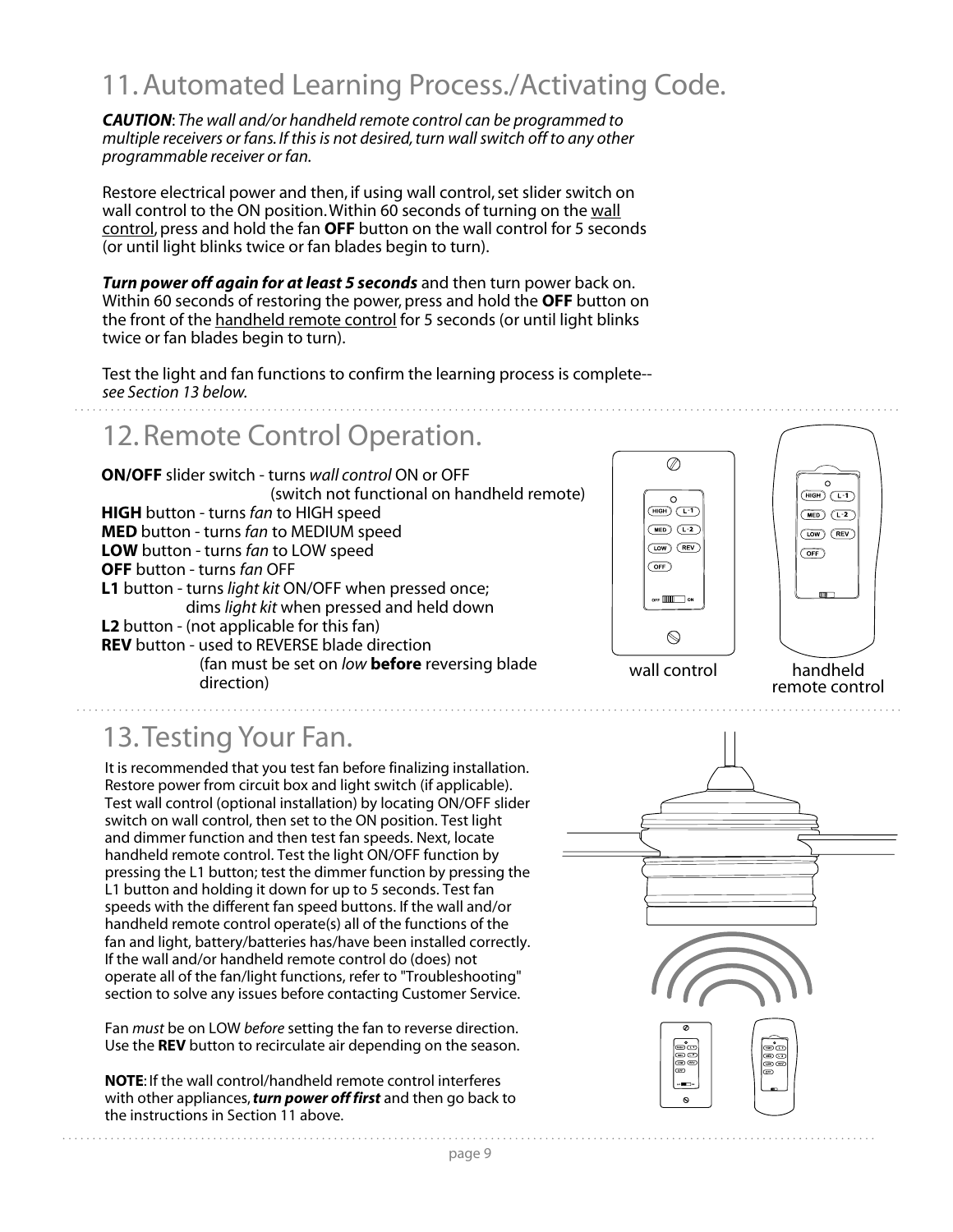## Troubleshooting. Troubleshooting.

*WARNING: Failure to disconnect power supply prior to troubleshooting any wiring issues may result in serious injury.*

### **Problem:** Fan fails to operate. **Solutions:**

1. Check wall switch to fan/wall control.

2. Check to be sure wall control (optional use) is wired properly.

3. Check to be sure fan is wired properly.

4. Learning process between fan, handheld remote control and, if applicable, wall control may not have been successful and code was not activated. Turn off power and repeat instructions in Section 11 (page 9). 5. Check that red light on handheld remote control turns on when a button is pressed indicating that the battery is good.

### **Problem:** Light kit not lighting. **Solutions:**

1. Check wall switch to fan/wall control.

2. Check that wires in canopy are wired properly.

3. Verify that male and female plugs in LED light kit are connected properly.

4. Learning process between fan, handheld remote control and, if applicable, wall control may not have been successful and code was not activated. Turn off power and repeat instructions in Section 11 (page 9).

### **Problem:** Fan operates but light fails. **Solutions:**

1. Check that wires in canopy are wired properly. 2. Verify that male and female plugs in LED light kit are connected properly.

**Problem:** Fan and light fail to operate with wall control (optional) and/or handheld remote control.

### **Solutions:**

1. Check battery power in handheld remote control. 2. Learning process between fan, handheld remote control and, if applicable, wall control may not have been successful and code was not activated. Turn off power and repeat instructions in Section 11 (page 9). 3. If using optional wall control, check that battery in wall control is still good.

### **Problem:** Fan wobbles.

### **Solutions:**

1. Use the balancing kit in one of the hardware packs. *If no blade balancing kit is provided, please call Customer Support, at 1-800-486-4892, to request one.*

2. Check to be sure set screw(s) on motor housing yoke is (are) tightened securely.

3. Check to be sure set screw on hanging ball is tightened securely.

CRAFTMADE™ LIFETIME LIMITED WARRANTY:

CRAFTMADE warrants this fan to the original household purchaser for indoor use under the following provisions: 1-YEAR WARRANTY: CRAFTMADE will replace or repair any fan which has faulty performance due to a defect in material or workmanship. Contact Craftmade Customer Service at **1-800-486-4892** to arrange for return of fan. Return fan, shipping prepaid, to Craftmade. We will repair or ship you a replacement fan, and we will pay the return shipping cost.

5-YEAR WARRANTY: CRAFTMADE will repair or replace, at no charge to the original purchaser, any fan motor that fails to operate satisfactorily when failure results from normal use.

RETURN FAN MOTOR ONLY, shipping prepaid, to Craftmade Industries. We will repair or ship purchaser a replacement motor and Craftmade will pay the return shipping cost. 6-YEAR to LIFETIME LIMITED WARRANTY: CRAFTMADE will repair the fan, at no charge for labor only to the original purchaser, if the fan motor fails to operate satisfactorily when failure results from normal use. Parts used in the repair will be billed to the purchaser at prevailing prices at time of repair.

 The purchaser shall be responsible for all costs incurred in the removal, reinstallation and shipping of the product for repairs.

 This warranty does not apply when damage from mechanical, physical, electrical or water abuse results in causing the malfunction. Deterioration of finishes or other parts due to time or exposure to salt air is specifically exempted under this warranty.

 Neither Craftmade nor the manufacturer will assume any liability resulting from improper installation or use of this product. In no case shall the company be liable for any consequential damages for breach of this, or any other warranty expressed or implied whatsoever. This limitation as to consequential damages shall not apply in states where prohibited.

## Parts Replacement.

For parts and information, please refer to "Parts Inventory" on page 2. Craftmade Customer Support: **1-800-486-4892** www.craftmade.com

# **CRAFTMADE**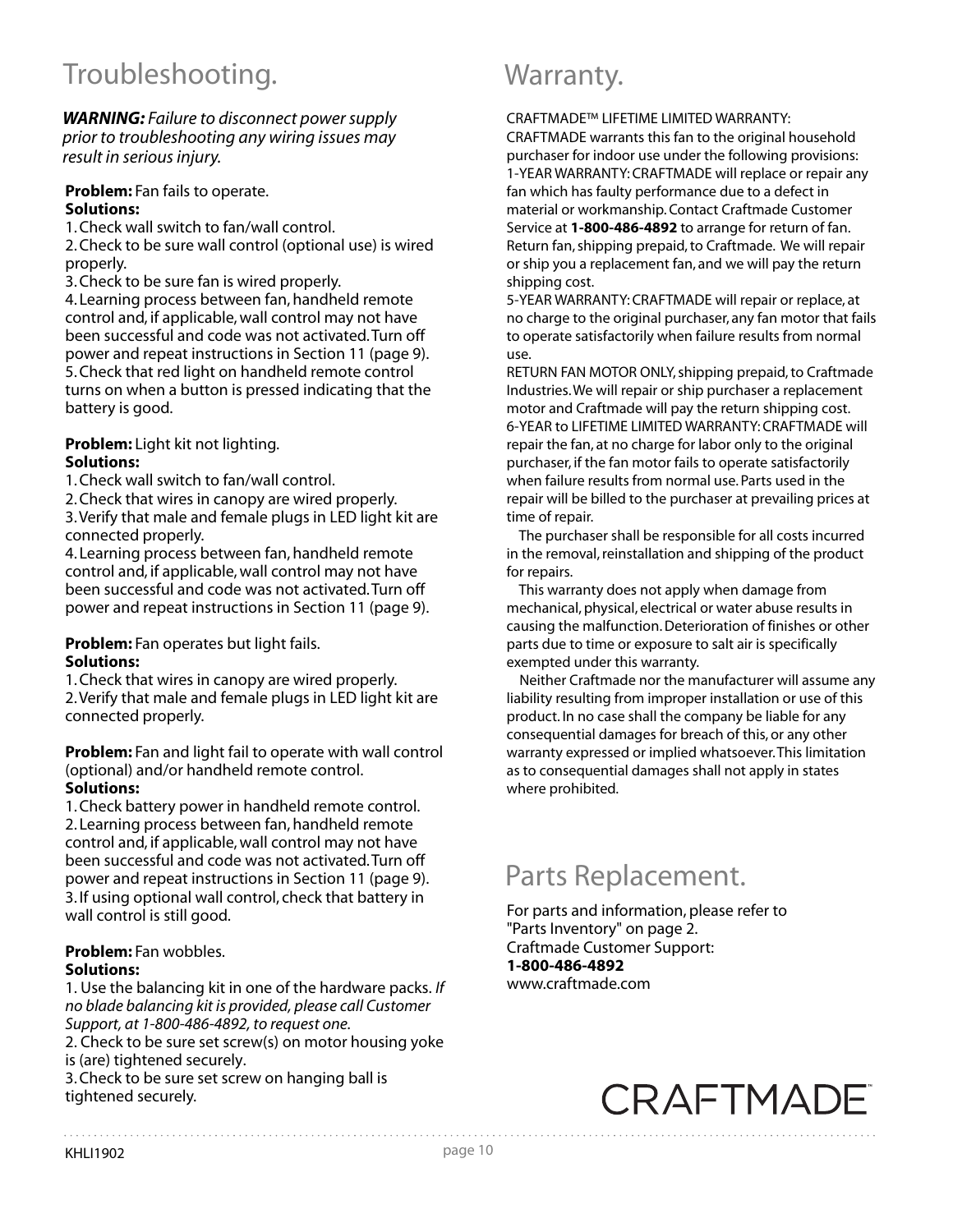# CRAFTMADE

### LEER ESTAS INSTRUCCIONES Y GUARDARLAS PARA UTILIZACIÓN FUTURA

![](_page_11_Picture_2.jpeg)

# Braxton

# Guía de instalación

Para modelo: BRX52

E192641

Índice de materias: Sugerencias de seguridad. Pág. 1 Desempaquetado del ventilador. Pág. 2 Inventario de piezas. Pág. 2 Preparación para la instalación. Pág. 3 Instalación del soporte de montaje. Pág. 3 Ensamblaje del ventilador. Págs. 4 - 5 Instalación eléctrica. Págs. 5 - 6 Colocación de la cubierta decorativa. Pág. 6 Colocación de las aspas. Pág. 7 Instalación del juego de luz (opcional). Pág. 7 Ensamblaje del control remoto de mano. Pág. 8 Proceso de aprendizaje automático./ El activar el código. Pág. 9 Funcionamiento del control remoto. Pág. 9 Verificación del funcionamiento del ventilador. Pág. 9 Localización de fallas. Pág. 10 Garantía. Pág. 10 Piezas de repuesto. Pág. 10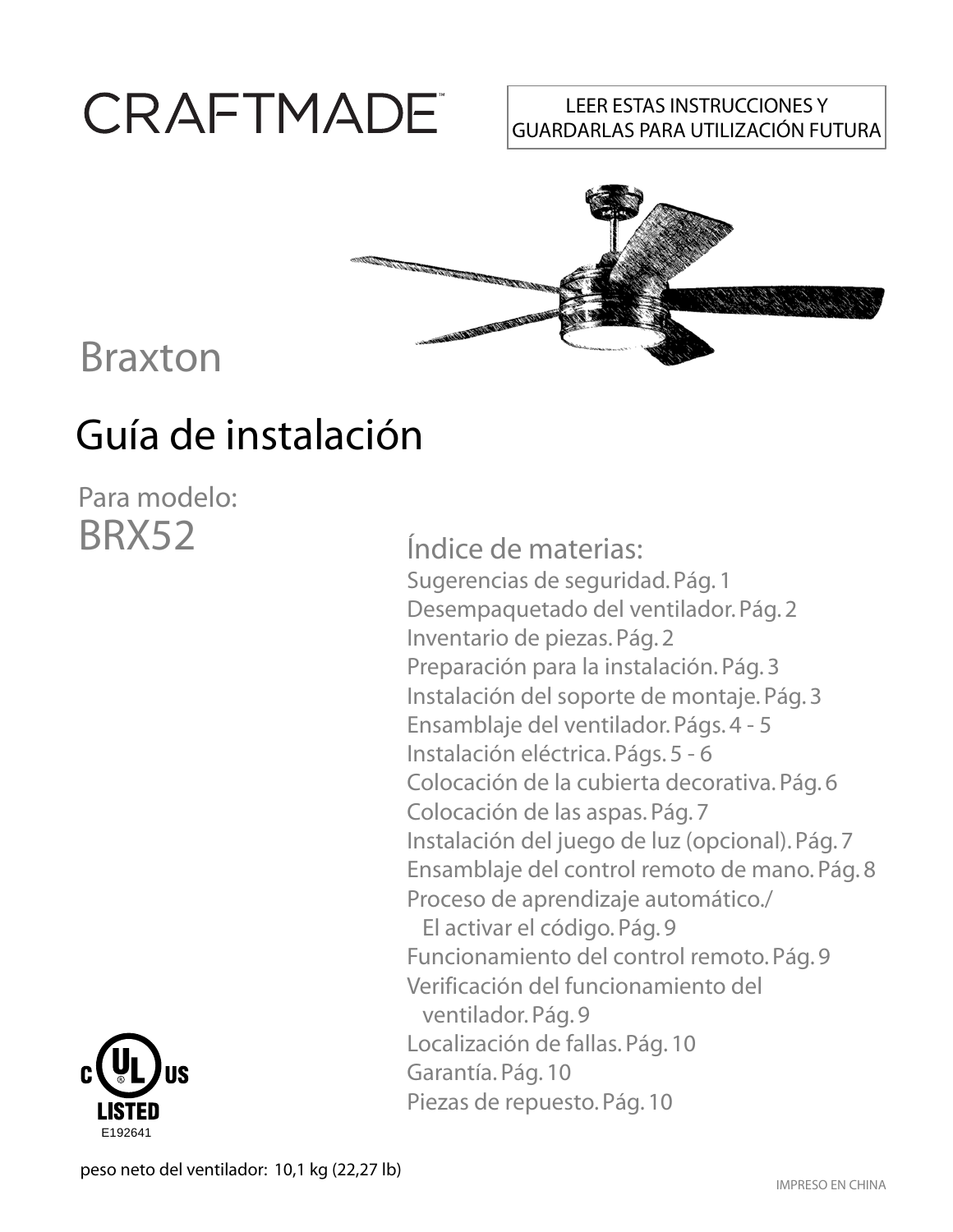**ADVERTENCIA**: Para evitar la posibilidad de una descarga eléctrica, desconectar la corriente en la caja de fusibles principal o el interruptor protector antes de iniciar la instalación del ventilador o antes de repararlo o instalar accesorios.

#### 1. **LEER TODAS LAS INSTRUCCIONES E INFORMACIÓN DE SEGURIDAD CUIDADOSAMENTE ANTES DE INSTALAR SU VENTILADOR Y GUARDAR ESTAS INSTRUCCIONES.**

**PRECAUCIÓN**: Para reducir el riesgo de daño corporal, es posible que sea necesario usar guantes al manejar las piezas del ventilador que tengan bordes afilados.

- 2. Asegurarse de que todas las conexiones eléctricas cumplan con los Códigos o las Ordenanzas Locales, el Código Nacional Eléctrico y ANSI/NFPA 70-1999. Si usted no está familiarizado con el alambrado eléctrico o los cables de la casa/el edificio son de colores diferentes a los cuales se refieren en las instrucciones, favor de buscar un electricista calificado.
- 3. Asegurarse de que haya localizado una ubicación para su ventilador que permite el espacio necesario para la rotación de las aspas, y por lo menos 2,13 metros (7 pies) de espacio libre entre el piso y las puntas de las aspas. Debe instalar el ventilador para que las puntas de las aspas queden a una distancia de por lo menos 76 centímetros (30 pulgadas) de las paredes y otras estructuras verticales.
- 4. La caja de salida eléctrica debe estar bien sujetada a la viga de soporte del techo y deben ser capaces de sostener por lo menos 16 kilogramos (35 libras). La caja de salida debe tener apoyo directo de la estructura del edificio. Sólo usar cajas de salida registradas con CUL (Canadá) o UL (EEUU) que indican que "sirven para ventilador" ("FOR FAN SUPPORT" en inglés).

**ADVERTENCIA**: Para reducir el riesgo de incendio, descarga eléctrica o daño corporal, instalar en la caja de salida marcada "Aceptable para sostener ventilador de 15,9 kg (35 lb) o menos" ["Acceptable for Fan Support of 15.9 kg (35 lb) or less"] y utilizar los tornillos proporcionados con la caja de salida. La mayoría de las cajas de salida que normalmente se usan para sostener los aparatos de alumbrado no siempre son apropiadas para sostener ventiladores y es posible que las tenga que reemplazar. En caso de duda, consultar con un electricista calificado.

**ADVERTENCIA**: Para reducir el riesgo de incendio, descarga eléctrica o daño corporal, los conectores para cable provistos con este ventilador son diseñados para aceptar sólo un cable de calibre 12 de la casa y dos cables principales del ventilador. Si el calibre del cable de la casa es superior al 12 o hay más de un cable de la casa para conectar a los cables principales del ventilador al cual corresponda cada uno, consultar con un electricista para informarse sobre el tamaño correcto de conectores para cable que se debe usar.

- 5. Los diagramas eléctricos son únicamente para referencia.<br>6. Después de haber terminado la instalación, asegurarse de
- 6. Después de haber terminado la instalación, asegurarse de que todas las conexiones estén totalmente seguras.
- 7. Después de haber terminado todas las conexiones eléctricas, los conductores empalmados deben ser volteados para arriba y colocados cuidadosamente dentro de la caja de salida. Los alambres se deben de separar con el conductor a tierra a un lado y el conductor a tierra del equipo al lado opuesto.

**ADVERTENCIA**: Para reducir el riesgo de incendio o una descarga eléctrica, no usar el ventilador con ningún control de velocidad de estado sólido ni controlar la velocidad del ventilador con un interruptor con reductor de luz de gama completa. [El usar un interruptor con reductor de luz de gama completa para controlar la velocidad del ventilador causará un zumbido recio del ventilador.]

- 8. No utilizar el interruptor de reversa hasta que el ventilador se haya parado completamente. [**Nota**: Si se usa un control remoto con capacidad de reversa, cambiar la dirección de las aspas sólo cuando el ventilador esté en velocidad BAJA.]
- 9. No insertar ningún objeto entre las aspas mientras estén rotando.

**ADVERTENCIA:** Para reducir el riesgo de daño corporal, no insertar objetos entre las aspas mientras estén rotando.

**ADVERTENCIA**: Para reducir el riesgo de daño corporal o algún daño al ventilador, tener cuidado al estar trabajando alrededor del ventilador o limpiándolo.

10. No utilizar agua ni detergentes para limpiar el ventilador ni las aspas. Usar un trapo seco o ligeramente húmedo para su limpieza general.

**ADVERTENCIA**: Para reducir el riesgo de daño corporal, usar *sólo* las piezas provistas con este ventilador. **Al usar piezas DISTINTAS a las provistas con este ventilador se invalidará la garantía.**

**ADVERTENCIA**: Este ventilador DEBE instalarse con el cable de seguridad provisto. Si no se utiliza el cable de seguridad provisto, se pueden producir lesiones personales, daños al ventilador o a otras propiedades.

**PRECAUCIÓN**: NO manipular ni intentar reparar el componente LED de la lámpara. La fuente de luz está diseñada para esta aplicación específica y el mantenimiento no debe estar a cargo de personal sin capacitación. Si necesita algún tipo de mantenimiento, llamar a nuestro departamento de Servicio al cliente.

11. El juego de luz LED se puede regular al 10% con reguladores seleccionados.

Las modificaciones no aprobadas por la parte responsable de la conformidad podrían invalidar la autorización del usuario para manejar el equipo. [El equipo se refiere al control remoto y/o el control de pared y/o el juego de luz LED.]

NOTA: Se han hecho pruebas en este equipo y se ha comprobado que cumple con los límites para un aparato digital de clase B, de acuerdo con la Parte 15 de las Reglas de la FCC. Se concibieron estos límites para proveer protección razonable contra la interferencia adversa en una instalación residencial. Este equipo produce, usa y puede radiar energía de radiofrecuencia y, si no se instala y no se usa según las instrucciones, puede causar interferencia adversa en la radiocomunicación. Sin embargo, no hay ninguna garantía de que no habrá interferencia en una instalación en particular. Si este equipo sí causa interferencia adversa en la recepción de radio o televisión, que se puede determinar apagando y prendiendo el equipo, se le urge al usuario a intentar rectificar la interferencia tomando una o más de las medidas que siguen:

- Orientar la antena de nuevo o localizarla en otro sitio.
- Aumentar la separación entre el equipo y el receptor.
- Conectar el equipo a un tomacorriente en un circuito distinto al cual está conectado el receptor.

Solicitar ayuda del distribuidor o un técnico de radio/televisión.

**NOTA**: No se debe concluir que las precauciones de seguridad importantes e instrucciones en este manual van a abarcar todas las condiciones y situaciones posibles que puedan ocurrir. Se debe entender que el sentido común y la precaución son factores necesarios en la instalación y la operación de este ventilador.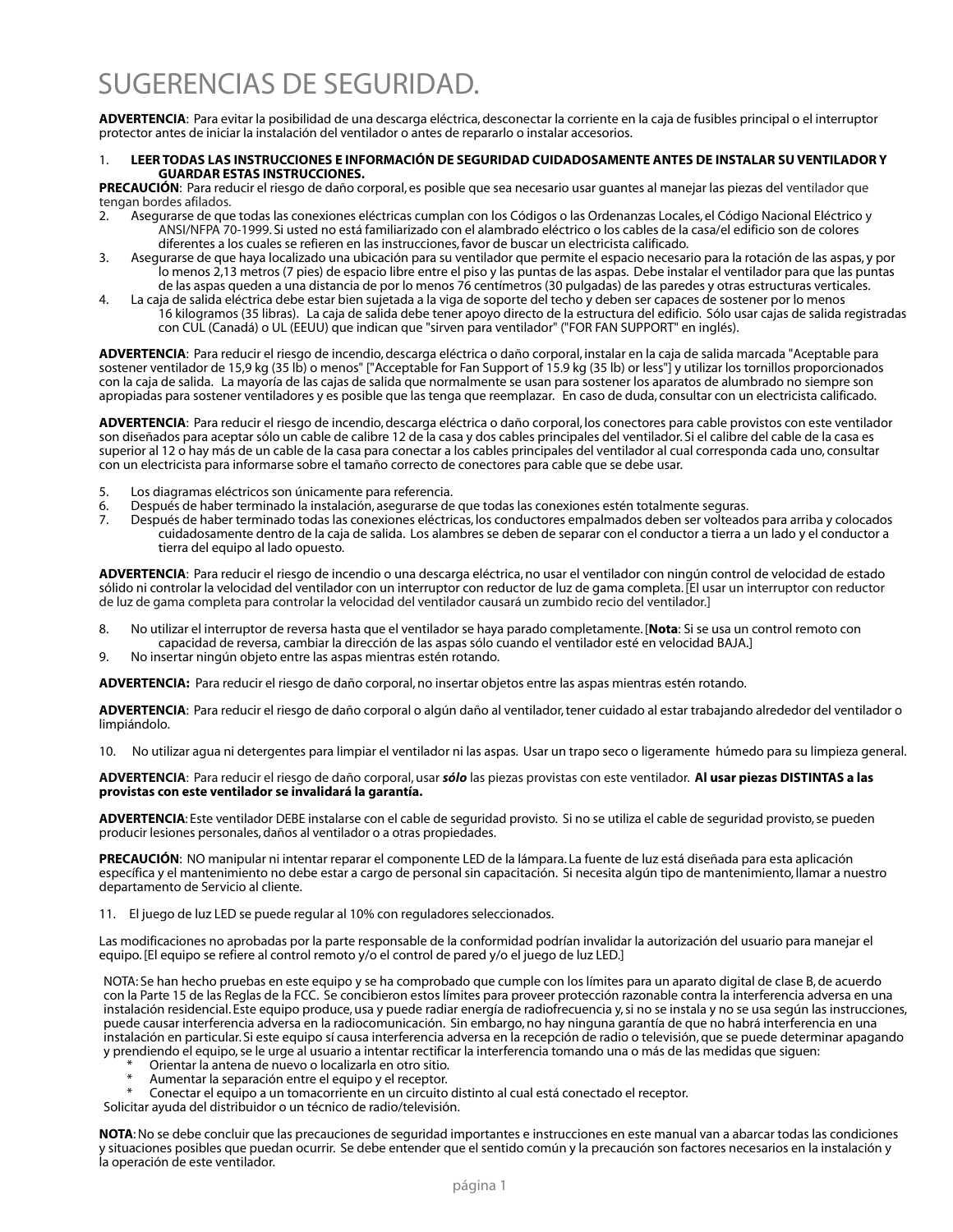## 1. Desempaquetado del ventilador.

Abrir el empaque cuidadosamente. Sacar los artículos del embalaje. Sacar el motor y ponerlo en una alfombra o en el embalaje para evitar rayar el acabado. \*Se pueden desechar las piezas de estabilización del motor en este momento. Guardar la caja de cartón o el empaquetamiento original en caso de que tenga que mandar el ventilador para alguna reparación. Comprobar las piezas del ventilador con el inventario de piezas y verificar que se incluyeron todas.

2. Inventario de piezas.

**a**. soporte de montaje. 1 unidad

**b**. cubierta decorativa. 1 unidad

**c**. cubierta del cuello. 1 unidad

**d**. tubo y bola que sirve para colgar. 1 unidad

**e**. tapa de la cubierta decorativa (en paquete de artículos de ferretería). 1 unidad

**f**. tapa de tomacorriente. 1 unidad

**g**. cubierta del control remoto. 1 unidad

**h**. receptor del control remoto. 1 unidad

**i**. tapa. 3 unidades

**j**. control de pared. 2 unidades

**k**. bastidor del motor. 1 unidad

**l**. placa de conexión. 1 unidad

**m**. juego de luz LED. 1 unidad

**n**. pantalla de vidrio. 1 unidad

**o**. cubierta de metal. 1 unidad

**p**. aspa. 5 unidades

**q**. paquetes de artículos de ferretería

 **RECORDATORIO IMPORTANTE**: Se tienen que utilizar las piezas provistas con este ventilador para una instalación adecuada y su seguridad.

![](_page_13_Picture_21.jpeg)

![](_page_13_Figure_22.jpeg)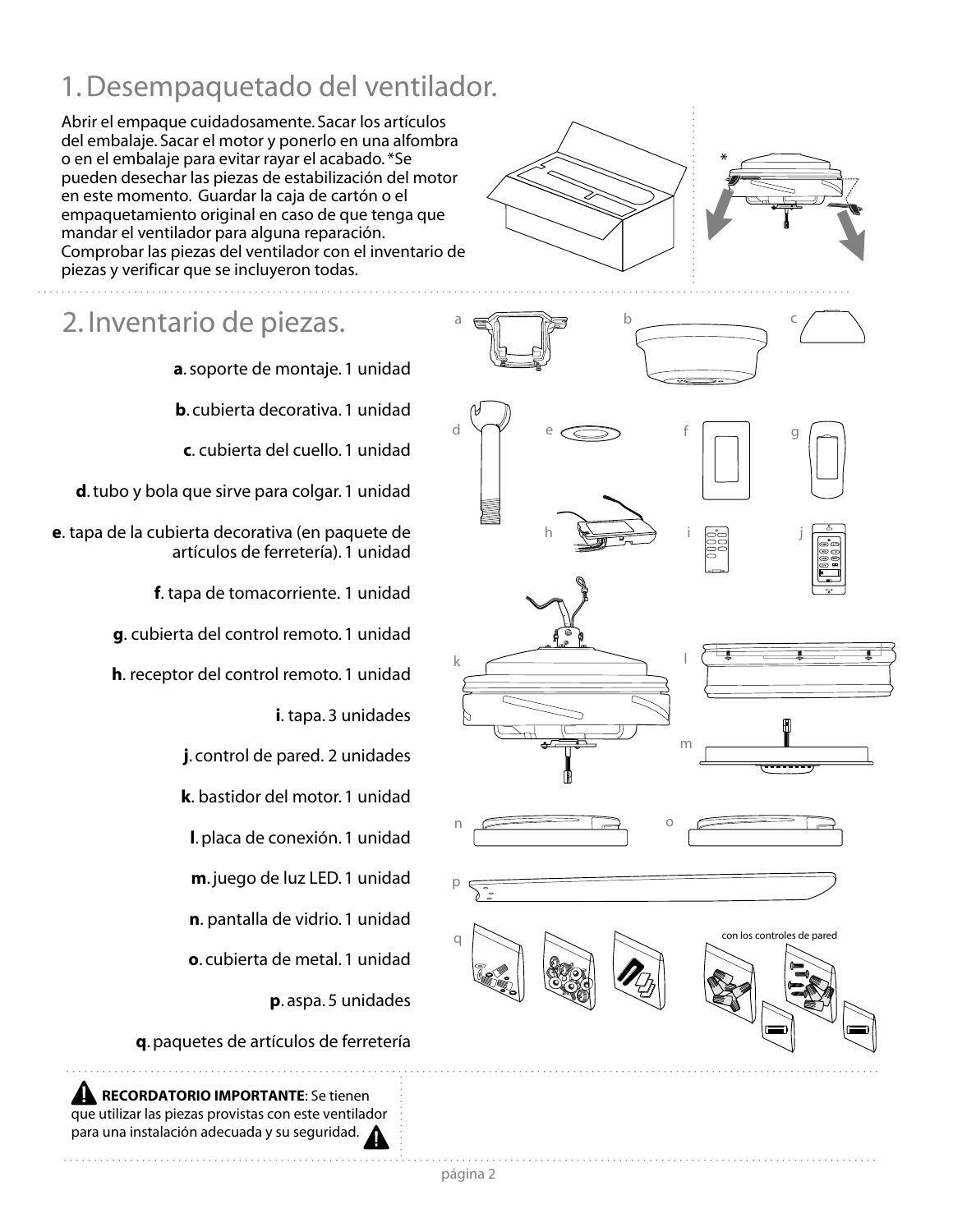## 3. Preparación para la instalación.

Para prevenir daño corporal y otros daños, estar seguro de que el lugar en donde va a colgar el ventilador le permite un espacio libre de 2,13 m (7 pies) entre las puntas de las aspas y el piso y 76 cm (30 pulg.) entre las aspas y cualquier pared u otra obstrucción. Este ventilador es adecuado para habitaciones hasta 37,2 metros cuadrados (400 pies cuadrados).

Se puede colgar este ventilador **con tubo** en un techo regular (sin inclinación) o abovedado. La longitud colgante se puede extender comprando un tubo más largo (con diámetro de 1,27 cm/0,5 pulg.). *No* hay ningún otro tipo de instalación, como **al ras con el techo**, disponible para este ventilador.

### **Se necesitan las herramientas siguientes para la instalación:**

Destornillador de estrella Phillips, destornillador de paleta (plano), alicates ajustables o llave de tuercas, escalera de tijera, cortaalambres y cinta aisladora.

## 4. Instalación del soporte de montaje.

Apagar los cortacircuitos en el panel de electricidad que suplen corriente a la caja de salida y asegurarse de que el interruptor de luz esté APAGADO.

*ADVERTENCIA: El no desconectar el suministro de fuerza antes de la instalación puede tener por resultado lesiones graves.*

### Quitar el aparato existente.

*ADVERTENCIA: Si utiliza una caja de salida existente, asegurarse de que la caja de salida esté firmemente conectada a la estructura del edificio y que sea capaz de sostener el peso total del ventilador. Asegurarse de que la caja de salida indique claramente que "Sirve para ventilador" (FOR FAN SUPPORT); si no, se debe reemplazar con una caja de salida aprobada. El no hacer el cambio si es necesario puede resultar en lesiones graves.*

*PRECAUCIÓN: Asegurarse de que la caja de salida esté conectada a tierra correctamente y que haya un conductor a tierra (VERDE o pelado).* 

Instalar el soporte de montaje utilizando los tornillos originales, las arandelas de resorte y las arandelas planas de su nueva o existente caja de salida.**\*** Si hace la instalación en un techo abovedado, colocar el soporte de montaje con la abertura dirigida hacia la parte alta del techo. Arreglar el alambrado eléctrico (los cables) en la parte de atrás del soporte y lejos de la abertura del soporte.

*\*Nota: Es muy importante usar los artículos de ferretería correctos al instalar el soporte de montaje puesto que sirve para sostener el ventilador.* 

![](_page_14_Figure_13.jpeg)

![](_page_14_Picture_14.jpeg)

![](_page_14_Figure_15.jpeg)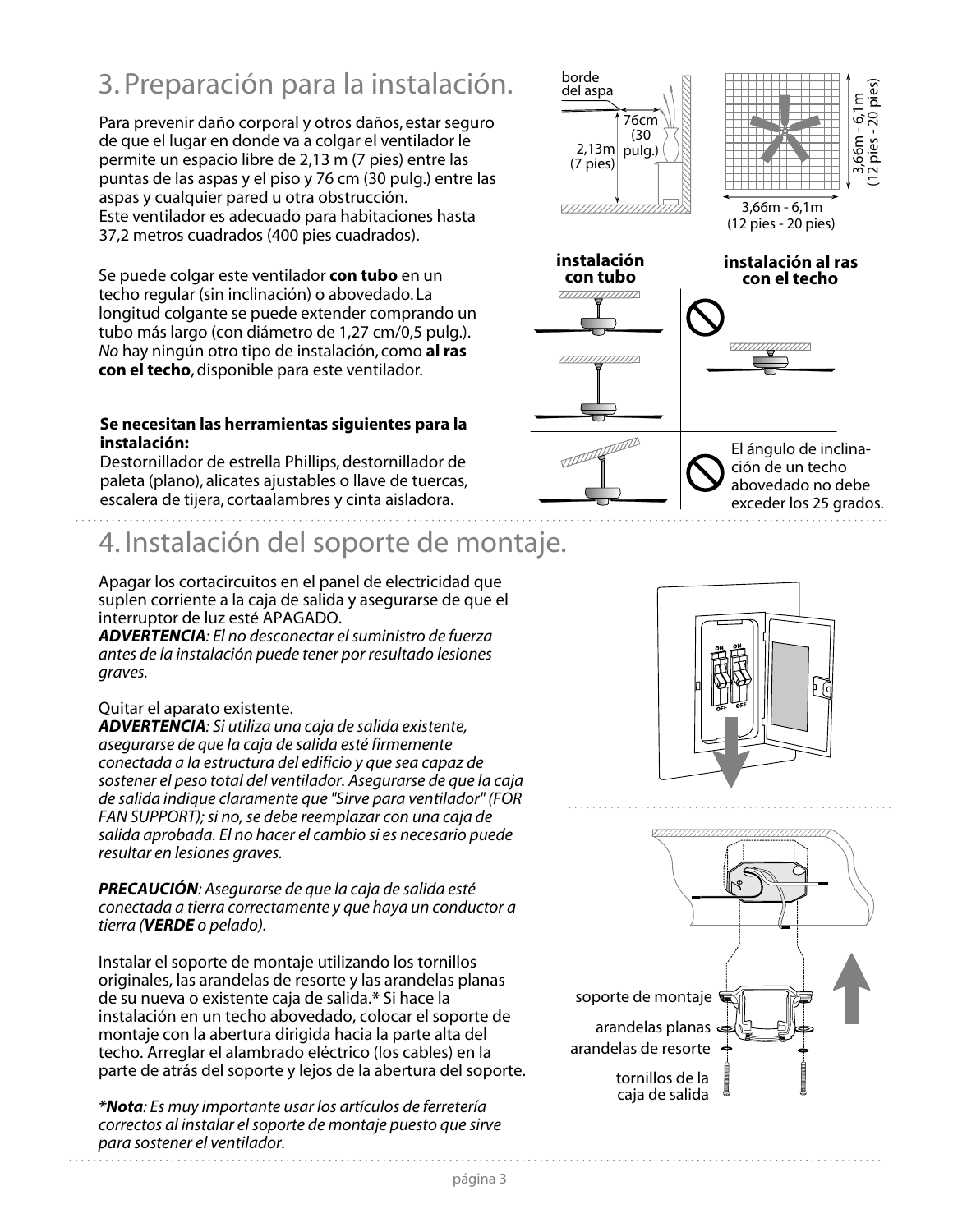## 5. Ensamblaje del ventilador.

Quitar la bola que sirve para colgar del tubo provisto aflojando el tornillo de fijación de la bola que sirve para colgar. Bajar la bola que sirve para colgar y sacar el perno de tope y luego quitar la bola que sirve para colgar deslizándola. [*Referirse al diagrama 1.*]

Aflojar los tornillos de fijación del cuello y las tuercas en la parte superior del bastidor del motor. Quitar el perno y la clavija del cuello del bastidor del motor. [*Referirse al diagrama 2.*]

**Sugerencia**: Para preparar los cables para pasarlos por el tubo, poner un pedacito de cinta aisladora en la punta de los cables--esto mantendrá los cables juntos al pasarlos por el tubo. [*Referirse al diagrama 2.*]

Determinar el largo del tubo que desea usar. Pasar los cables del ventilador y el cable de seguridad a través del extremo del tubo que tenga rosca y con cuidado jalar el cableado en exceso por la parte de arriba del tubo. [*Referirse al diagrama 2.*]

Enroscar el tubo en el cuello del bastidor del motor hasta alinearse los agujeros para el perno y la clavija en el tubo con los del cuello—*asegurarse de que no se tuerzan los cables*. Volver a introducir el perno y la clavija que se quitaron anteriormente. Apretar los tornillos de fijación del cuello y la tuerca completamente. [*Referirse al diagrama 2.*]

Localizar la tapa de la cubierta decorativa en uno de los paquetes de artículos de ferretería. Deslizar la cubierta del cuello, la tapa de la cubierta decorativa y la cubierta decorativa por el tubo. [*Referirse al diagrama 3.*] (**Nota**: Se tiene que voltear la tapa de la cubierta decorativa para que el lado brillante *dé al* bastidor del motor.)

Pasar los cables y el cable de seguridad por la bola que sirve para colgar; luego deslizar la bola que sirve para colgar sobre el tubo--la parte de arriba del tubo debe tener el agujero para el tornillo de fijación en ese extremo; usar ese agujero al colocar el tornillo de fijación. Introducir el perno de tope en la parte de arriba del tubo y subir la bola que sirve para colgar. Asegurarse de que el perno de tope se ponga en línea con las ranuras dentro de la bola que sirve para colgar. Apretar bien el tornillo de fijación. [*Referirse al diagrama 4.*]

**ADVERTENCIA**: Si no se aprieta bien el tornillo de fijación (en la bola que sirve para colgar) es posible que se afloje el ventilador y que se caiga.

### **[El "Ensamblaje del ventilador" continúa en la página siguiente.]**

*NOTA: No se debe concluir que las precauciones de seguridad importantes e instrucciones en este manual van a abarcar todas las condiciones y situaciones posibles que puedan ocurrir. Se debe entender que el sentido común y la precaución son factores necesarios en la instalación y la operación de este ventilador.*

![](_page_15_Figure_11.jpeg)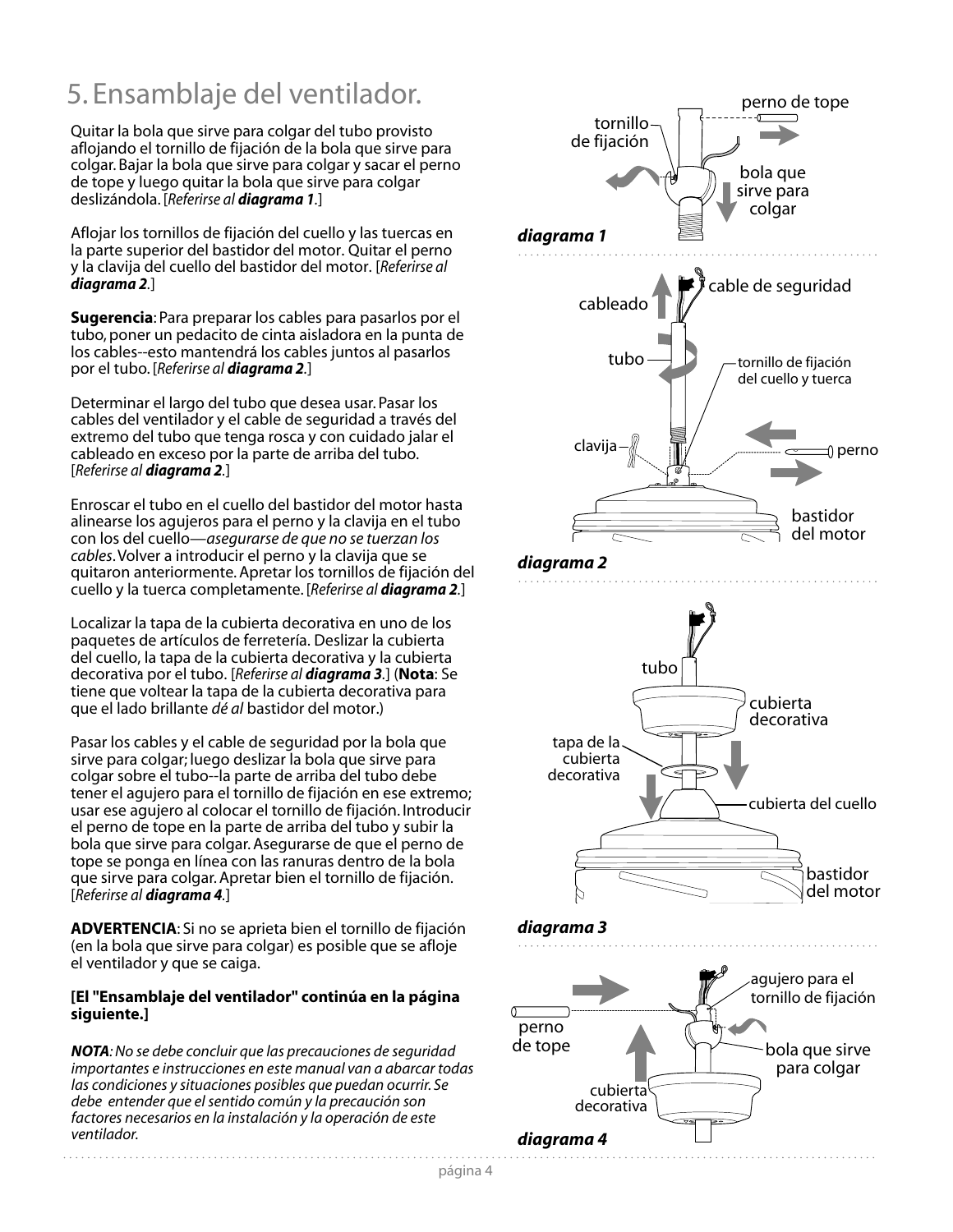## 5. Ensamblaje del ventilador. (cont.)

Ya que esté sujetado el soporte de montaje a la caja de salida y capaz de apoyar el ventilador, usted está listo para colgar el ventilador. Agarrar el ventilador firmemente con las dos manos. Deslizar el tubo por la abertura del soporte de montaje y dejar que se detenga la bola en el soporte de montaje. Girar la bola que sirve para colgar hasta que la ranura de la bola se alinee con la parte saliente del soporte de montaje.

**ADVERTENCIA**: El no alinear la ranura en la bola que sirve para colgar con la parte saliente del soporte de montaje puede causar lesiones graves o la muerte.

**Sugerencia**: Solicitar ayuda de otra persona para mantener la escalera sujeta y para que le suba el ventilador cuando usted ya esté preparado en la escalera para colgarlo.

Encontrar un punto de acoplamiento seguro (se recomienda la viga de madera en el techo) y asegurar el cable de seguridad. Utilizar tornillo para madera para trabajos pesados, arandela y arandela de seguridad (no provistos) para asegurar el bucle del cable de seguridad. Si es necesario, ajustar el bucle en el extremo del cable de seguridad. El bucle en el extremo del cable de seguridad debe ser de tal tamaño que pase justo sobre la punta de la parte roscada del tornillo para madera. *Poner el cable a prueba jalando con alicate la parte suelta en la punta del cable. Si el cable se desliza o se reduce el bucle del cable por donde pasa el tornillo, hay que ajustar el tamaño del bucle.*

Se puede poner el cable en exceso en el área del techo.

## 6. Instalación eléctrica.

**ADVERTENCIA**: Apagar los cortacircuitos en el panel de electricidad que suplen corriente a la caja de salida y asegurarse de que el interruptor de luz esté APAGADO.

**PRECAUCIÓN**: *Asegurarse de que la caja de salida esté conectada a tierra como es debido y que exista un conductor a tierra (VERDE o pelado)*.

*Asegurarse de que todas las conexiones eléctricas cumplan con los Códigos o las Ordenanzas Locales y el Código Nacional Eléctrico. Si usted no está familiarizado con el alambrado eléctrico o los cables de la casa/el edificio son de colores diferentes a los cuales se refieren en el diagrama al lado, favor de buscar un electricista calificado.*

**Nota**: *Si la longitud del alambrado que sale del ventilador es demasiado, se puede cortarlo al largo deseado y luego pelarlo.*

Una vez que el ventilador esté bien sujeto en el soporte de montaje, alambrar el **RECEPTOR** con los conectores para cable provistos *así como se muestra en el diagrama al lado*. **Sugerencia**: Mientras está haciendo la instalación eléctrica, recordar que los cables no deben impedir el posicionamiento del receptor en el soporte de montaje.

\* Como una medida de seguridad adicional, envolver cada conector para cable por separado con cinta aisladora.

Meter el receptor (con el lado plano boca arriba) en el soporte de montaje y cuidadosamente empujar los conectores para cable que tienen cinta dentro de la caja de salida. Dejar que la antena se quede *fuera* del soporte de montaje.

### **[La "Instalación eléctrica" continúa en la página siguiente.]**

![](_page_16_Figure_15.jpeg)

![](_page_16_Figure_16.jpeg)

### *(cableado para el receptor)*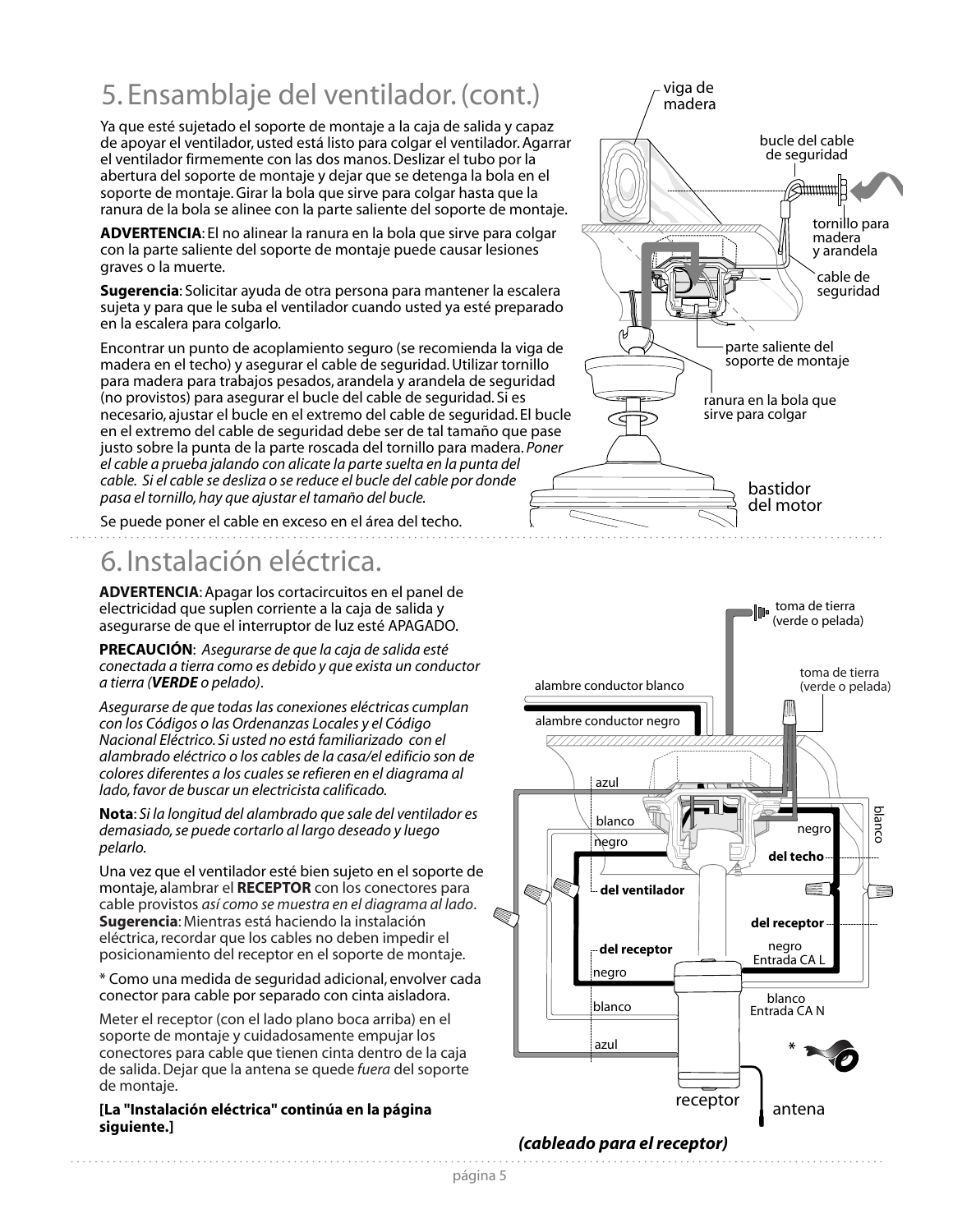## 6. Instalación eléctrica. (cont.)

[**FAVOR DE DARSE CUENTA**: Hay que utilizar el control de pared y/o el control remoto de mano para que funcione el ventilador. *Si no desea utilizar el control de pared, favor de pasar a la sección 7 para seguir con la instalación del ventilador.*]

**Para instalar el control de pared**, quitar el interruptor de pared existente. Alambrar uno de los controles de pared con los conectores para cable provistos *así como se muestra en el diagrama al lado.*

\*Como una medida de seguridad adicional, envolver cada conector para cable con cinta aisladora. Delicadamente meter los cables y los conectores para cable que tienen cinta dentro de la caja de salida.

Instalar 1 batería de 12 voltios (incluida) en el control de pared. **IMPORTANTE**: El control de pared no funcionará sin que se instale la batería.

Ya que este ventilador viene con juego de luz LED, el interruptor del reductor de luz (etiquetado **DIM** y **ON**) está programado de antemano en posición de "ENCENDIDO" (**DIM**). Si no desea tener la capacidad de bajar la luz, favor de mover el interruptor a la posición de "APAGADO" (**ON**).

Escoger una tapa (color almendra o blanca) y apretarla fijamente en la parte delantera del control de pared. Sujetar el control de pared a la caja de salida y asegurarlo con los tornillos del interruptor de pared original. Sujetar la tapa de tomacorriente (incluida) al control de pared usando los 2 tornillos provistos con el control de pared.

## 7. Colocación de la cubierta decorativa.

Localizar los 2 tornillos en la parte inferior del soporte de montaje y quitar el tornillo que está localizado más cerca del extremo abierto del soporte de montaje. Aflojar parcialmente el otro tornillo. Subir la cubierta decorativa hasta el soporte de montaje. Poner la parte redondeada del agujero con ranura en la cubierta decorativa encima del tornillo aflojado en el soporte de montaje y empujar hacia arriba. Girar la cubierta decorativa para cerrarla. Volver a introducir el tornillo que se quitó y luego apretar bien ambos tornillos.

Subir la tapa de la cubierta decorativa hasta la cubierta decorativa, alineando la parte redondeada de los agujeros con ranura en la tapa de la cubierta decorativa con las cabezas de tornillo en el fondo de la cubierta decorativa. Girar la tapa de la cubierta decorativa a la derecha (en sentido de las agujas del reloj) hasta que ya no gire.

Las modificaciones no aprobadas por la parte responsable de la conformidad podrían invalidar la autorización del usuario para manejar el equipo.

\*NOTA: Se han hecho pruebas en este equipo y se ha comprobado que cumple con los límites para un aparato digital de clase B, de acuerdo con la Parte 15 de las Reglas de la FCC. Se concibieron estos límites para proveer protección razonable contra la interferencia adversa en una instalación residencial. Este equipo produce, usa y puede radiar energía de radiofrecuencia y, si no se instala y no se usa según las instrucciones, puede causar interferencia adversa en la radiocomunicación. Sin embargo, no hay ninguna garantía de que no habrá interferencia en una instalación en particular. Si este equipo sí causa interferencia adversa en la recepción de radio o televisión, que se puede determinar apagando y prendiendo el equipo, se le urge al usuario a intentar rectificar la interferencia tomando una o más de las medidas que siguen:

- Orientar la antena de nuevo o localizarla en otro sitio.
- Aumentar la separación entre el equipo y el receptor. Conectar el equipo a un tomacorriente en un circuito distinto al cual está
- conectado el receptor.

Solicitar ayuda del distribuidor o un técnico de radio/televisión.

![](_page_17_Figure_16.jpeg)

![](_page_17_Figure_17.jpeg)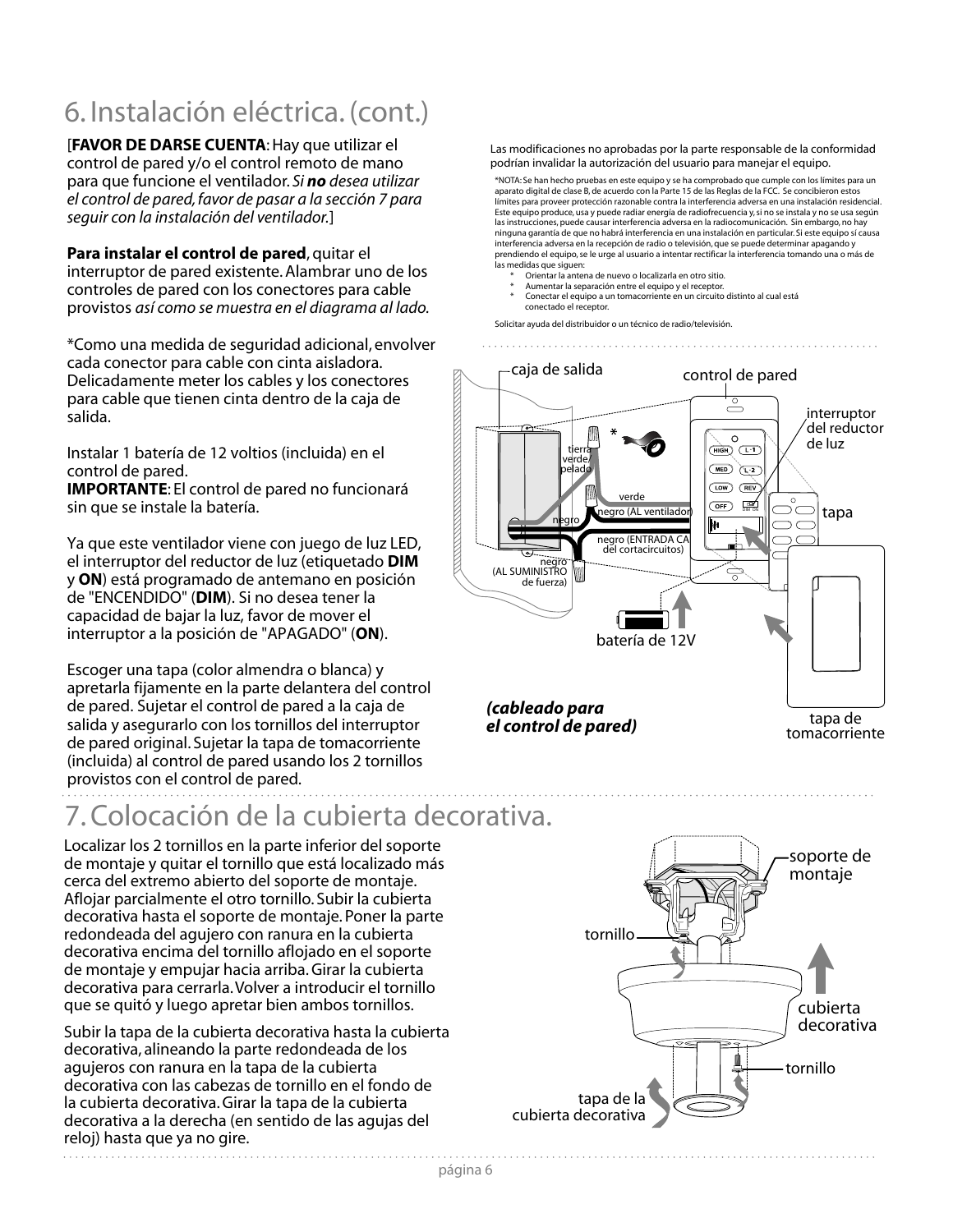## 8. Colocación de las aspas.

**ADVERTENCIA**: Para reducir el riesgo de lesiones corporales graves, NO utilizar herramientas eléctricas para ensamblar las aspas. Si aprieta demasiado los tornillos, las aspas podrían agrietarse y quebrarse.

**Para ahorrar tiempo**: Se pueden poner las arandelas en los tornillos que son para las aspas antes de instalar las aspas.

Localizar los 15 tornillos y arandelas para fijar las aspas en uno de los paquetes de artículos de ferretería. Deslizar un aspa por una de las aberturas estrechas y rectangulares en el bastidor del motor, alineando los agujeros en el aspa con los agujeros en el brazo para el aspa (*ubicado* **DENTRO** del bastidor del motor y *visible* desde del lado **INFERIOR** del bastidor del motor)--*REFERIRSE AL DIBUJO AL LADO*. Introducir 3 tornillos para fijar el aspa (junto con las arandelas) con los dedos primero y luego apretarlos bien con un destornillador de estrella Phillips. Repetir el procedimiento con las demás aspas.

**NOTA**: Apretar los tornillos para las aspas dos veces al año.

## 9. Instalación del juego de luz (opcional).

Quitar 1 tornillo de la placa del motor (en el lado inferior del motor) y aflojar los otros 2 tornillos. Alinear los agujeros con ranura en el centro de la placa de conexión con los tornillos aflojados en la placa del motor, dejando que el enchufe hembra del bastidor del motor pase por el agujero de en medio de la placa de conexión. Girar la placa de conexión para cerrarla. Volver a introducir el tornillo que apenas se quitó y apretar bien los 3 tornillos. [*Referirse al diagrama 1.*]

Quitar 1 tornillo de la parte inferior de la placa de conexión y parcialmente aflojar los otros 2 tornillos. Conectar el enchufe hembra del bastidor del motor al enchufe macho del juego de luz LED, haciendo combinar los colores del enchufe hembra con los del enchufe macho para un ajuste correcto. Asegurarse de que se conecten bien los enchufes. [*Referirse al diagrama 2.*]

Con cuidado arreglar los cables dentro del juego de luz LED. Alinear los agujeros con ranura en el juego de luz LED con los tornillos aflojados en la placa de conexión. Girar el juego de luz LED para cerrarlo. Volver a introducir los 3 tornillos que se quitaron anteriormente y apretar bien todos los tornillos. [*Referirse al diagrama 2.*]

Alinear las ranuras en la pantalla de vidrio con los nódulos dentro del juego de luz LED y empujar la pantalla de vidrio delicadamente hacia arriba. Girar la pantalla de vidrio hacia la DERECHA (en sentido de las agujas del reloj) hasta que se quede encajada. [*Referirse al diagrama 2.*] *Con MUCHO CUIDADO jalar hacia abajo en la pantalla de vidrio para asegurarse de que se quedó bien sujetada.*

*Si NO desea utilizar el juego de luz*, localizar las ranuras en la cubierta de metal y alinear los nódulos dentro del juego de luz LED. Empujar la cubierta de metal suavemente hacia arriba y girar la cubierta de metal hacia la DERECHA (en sentido de las agujas del reloj) hasta que se quede encajada. [*Referirse al diagrama 3.*]

**ADVERTENCIA**: **NO** conectar los enchufes macho y hembra del juego de luz LED si NO desea utilizar el juego de luz.

![](_page_18_Figure_12.jpeg)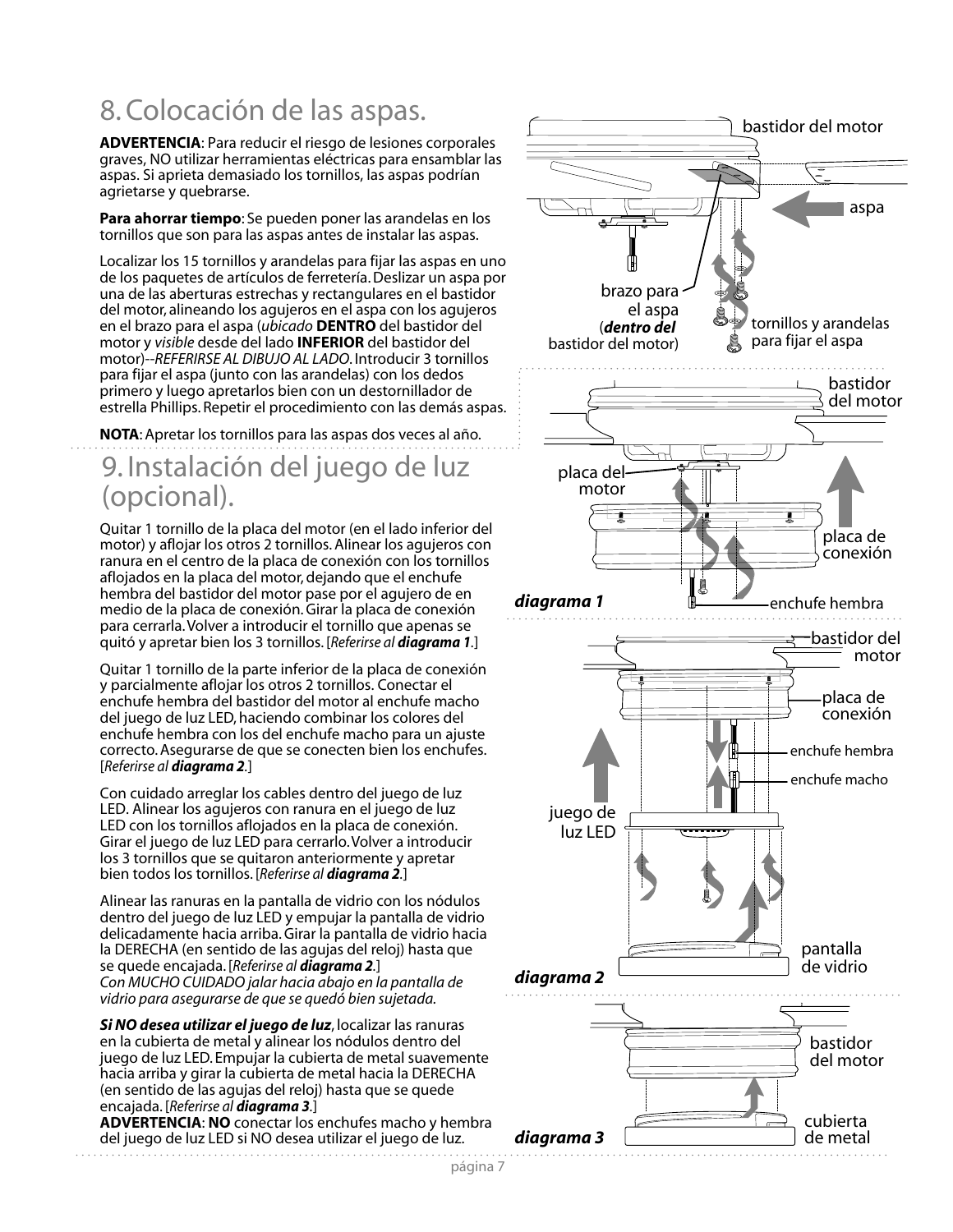## 10. Ensamblaje del control remoto de mano.

*PARA PODER UTILIZAR EL CONTROL REMOTO DE MANO, FAVOR DE SEGUIR CON LA SECCION 10 para armar el control remoto. Si ya se instaló el control de pared pero no desea utilizar el control remoto de mano, favor de pasar a la sección 11.*

Con cuidado separar la cubierta del control remoto, despegando la parte superior de la inferior. [*Referirse al diagrama 1.*]

Para utilizar el control de pared como control remoto de mano, cortar cada cable en el control de pared (que no se usó anteriormente)--usar cortaalambres para cortar cada cable para que se quede tan corto como sea posible. [*Referirse al diagrama 2.*]

Instalar 1 batería de 12 voltios (incluida) en el control de pared. [*Referirse al diagrama 2.*]

Ya que este ventilador viene con juego de luz LED, el interruptor del reductor de luz (etiquetado **DIM** y **ON**) está programado de antemano en posición de "ENCENDIDO" (**DIM**). Si no desea tener la capacidad de bajar la luz, favor de mover el interruptor a la posición de "APAGADO" (**ON**).

Fijar la *tapa negra* a la parte delantera del control de pared; apretar la tapa fijamente. [*Referirse al diagrama 3.*]

Alinear los agujeros en el control de pared con los postes que se encuentran *adentro de* la parte SUPERIOR de la cubierta del control remoto y apretar fijamente. Colocar el control de pared dentro de la parte INFERIOR de la cubierta del control remoto, alineando los postes en la parte superior de la cubierta del control remoto con los agujeros para los postes en la parte inferior. [*Referirse al diagrama 3.*] (**NOTA**: Asegurarse de alinear los extremos más angostos de la cubierta del control remoto antes de cerrarla.) Apretar la parte superior e inferior de la cubierta del control remoto hasta que se oiga un "clic" en cada extremo, lo cual indicará que se haya cerrado completamente la cubierta del control remoto.

**IMPORTANTE**: Guardar el control remoto de mano lejos del calor excesivo o la humedad. Para prevenir daño al control remoto de mano, sacar la batería si no se va a utilizar por un tiempo extendido.

**PRECAUCIÓN**: "NO ARROJAR LAS BATERÍAS AL FUEGO, PUEDEN EXPLOTAR O CHORREAR" - Antes de desechar baterías alcalinas domésticas, se recomienda consultar a los coordinadores de residuos domésticos peligrosos o de reciclaje locales y estatales para solicitarles información específica sobre el programa vigente en su zona. A su vez, puede localizar un centro de reciclaje llamando al 1-800-8-BATTERY o el 1-877-2-RECYCLE, o visitando la página www.epa.gov/epawaste/index.htm o www.earth911.org para obtener más información.

**ADVERTENCIA**: *Peligro de asfixia* - Piezas pequeñas. Mantener las baterías fuera del alcance de los niños.

cubierta del control remoto

![](_page_19_Figure_12.jpeg)

![](_page_19_Figure_13.jpeg)

![](_page_19_Figure_14.jpeg)

![](_page_19_Figure_15.jpeg)

. . . . . . . . . . . .

![](_page_19_Figure_16.jpeg)

batería de 12V

![](_page_19_Figure_18.jpeg)

### *diagrama 3*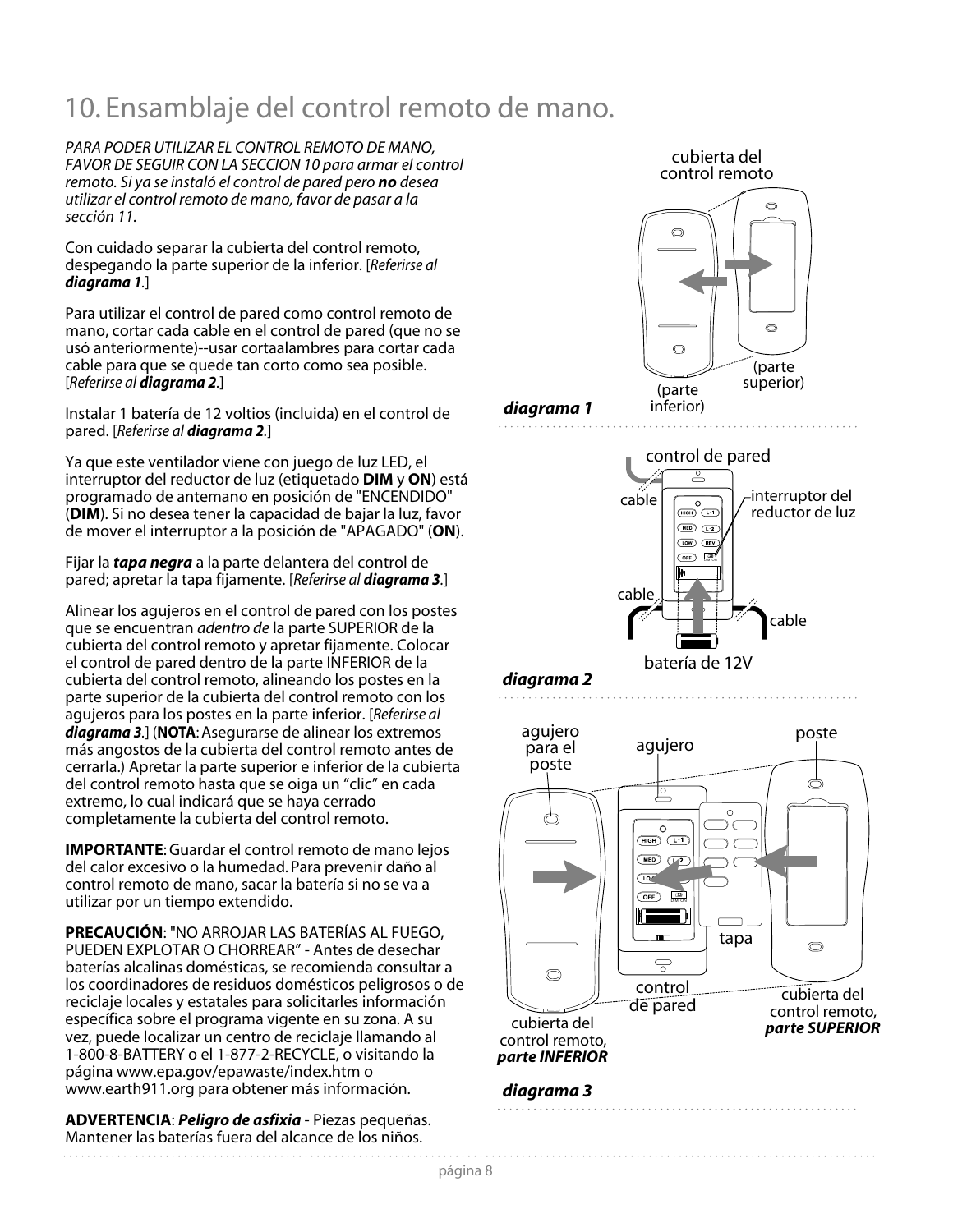## 11. Proceso de aprendizaje automático./El activar el código.

*PRECAUCIÓN: Se puede programar el control de pared/control remoto de mano para usar con varios receptores o ventiladores. Si no desea hacer esto, apagar el interruptor de cualquier otro receptor o ventilador programable.*

Conectar la electricidad y luego, si se instaló el control de pared, poner el interruptor corredero en el control de pared en posición ON (encendido). Dentro de 60 segundos de haber prendido el control de pared, oprimir el botón **OFF** en el control de pared por 5 segundos (o hasta que la luz parpadee dos veces o las aspas del ventilador se pongan a girar).

*Cortar la corriente de nuevo por 5 segundos como mínimo* y luego volver a conectar la electricidad. Dentro de 60 segundos de haber conectado la electricidad, oprimir el botón **OFF** en el control remoto de mano por 5 segundos (o hasta que la luz parpadee dos veces o las aspas del ventilador se pongan a girar).

Poner a prueba las funciones de luz y ventilador para confirmar que se haya terminado el proceso de aprendizaje--*verse la sección 13 a continuación.*

## 12. Funcionamiento del control remoto.

Interruptor corredero **ON/OFF** - ENCIENDE y APAGA el *control de pared* **ON/OFF**(el interruptor no funciona en el control de mano)

- Botón **HIGH** pone el *ventilador* en velocidad ALTA
- Botón **MED** pone el *ventilador* en velocidad MEDIA
- Botón **LOW** pone el *ventilador* en velocidad BAJA

Botón **OFF** - APAGA el *ventilador*

Botón **L1** - ENCIENDE/APAGA el *juego de luz* cuando se oprime el botón una vez; al oprimir el botón y mantenerlo oprimido, se convierte en reductor de luz el *juego de luz*

- Botón **L2**  (no se aplica para este ventilador)
- Botón **REV**  se usa para CAMBIAR la dirección de las aspas (hay que poner el ventilador en posición *baja* **antes** de poner el ventilador en reversa) control de pared control remoto

![](_page_20_Picture_14.jpeg)

![](_page_20_Picture_15.jpeg)

de mano

## 13. Verificación del funcionamiento del ventilador.

Se le recomienda poner el ventilador a prueba antes de terminar la instalación. Regresar la corriente de electricidad en el cortacircuitos y el interruptor de la luz (si se aplica). Poner a prueba el control de pared (instalación opcional) localizando el interruptor corredero de APAGADO y ENCENDIDO en el control de pared, luego ponerlo en posición de ENCENDIDO (ON). Poner a prueba la luz y la función del reductor de luz y después las velocidades del ventilador. Luego, localizar el control remoto de mano. Poner a prueba la función de luz de APAGADO y ENCENDIDO con el botón L1; poner a prueba el funcionamiento del reductor de luz oprimiendo el botón L1 por hasta 5 segundos. Verificar las velocidades del ventilador con los diferentes botones de velocidad. Si el control de pared/control remoto de mano maneja todas las funciones de ventilador y luz, se ha(n) instalado bien la(s) batería(s). Si el control de pared y/o el control remoto de mano no controla(n) todas las funciones del ventilador/la luz, favor de referirse a la sección "Localización de fallas" para resolver cualquier asunto antes de comunicarse con el Servicio al cliente.

Se debe poner el ventilador en posición BAJA *antes* de poner el ventilador en reversa. Regular la rotación de aspas con el botón de reversa (REV) para que se circule bien el aire dependiendo de las estaciones del año.

**NOTA**: Si el control de pared/control remoto de mano interfiere con otros enseres, *primero cortar la electricidad* y luego repetir las instrucciones de la sección 11 más arriba.

![](_page_20_Figure_22.jpeg)